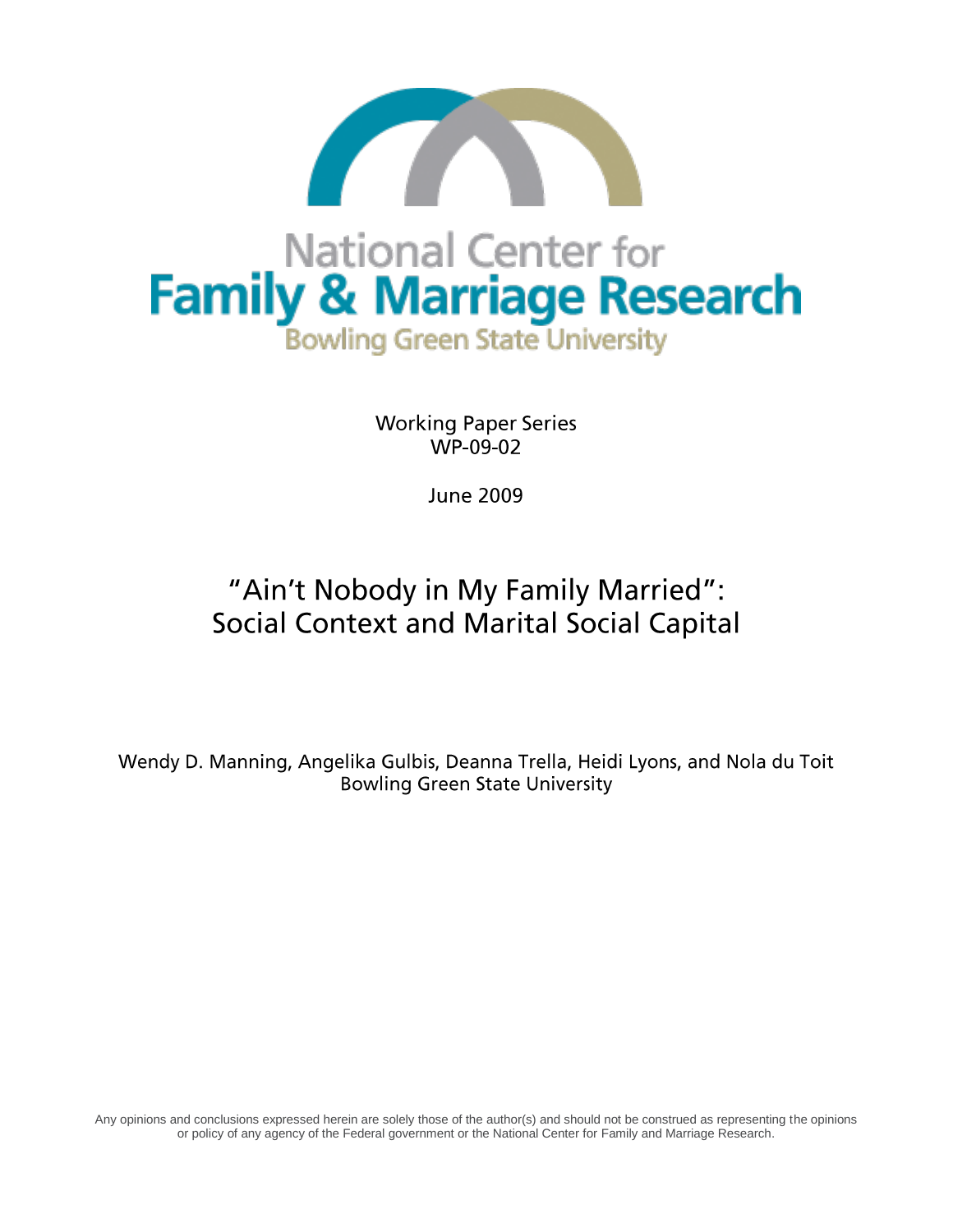## **"AIN'T NOBODY IN MY FAMILY MARRIED": SOCIAL CONTEXT AND MARITAL SOCIAL CAPITAL**

Wendy D. Manning, Angelika Gulbis, Deanna Trella, Heidi Lyons, and Nola du Toit

Department of Sociology and Center for Family and Demographic Research Bowling Green State University Bowling Green, Ohio 43403 [wmannin@bgsu.edu](mailto:wmannin@bgsu.edu) 419-372-2850

An earlier version of this paper was presented at the 2008 American Sociological Association in Boston. We thank Sharon Sassler for her thoughtful comments on the ASA paper as well as our colleagues Susan Brown and Monica Longmore. We also appreciate the guidance and support provided by Claudia Vercellotti, Libby Allen-Dachik, Carol VanderWal, and Marlene Olson.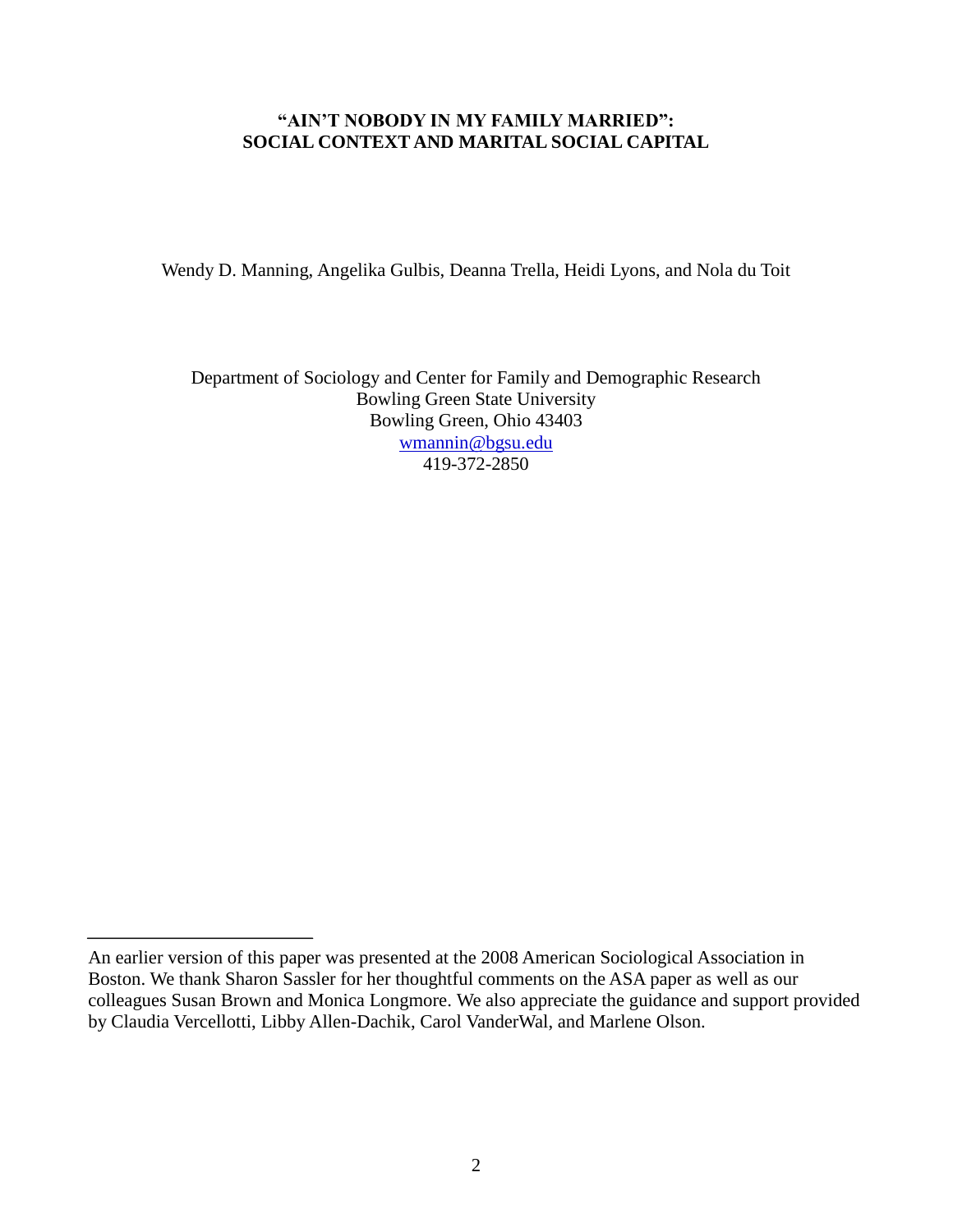# **"AIN'T NOBODY IN MY FAMILY MARRIED": SOCIAL CONTEXT AND MARITAL SOCIAL CAPITAL**

## **ABSTRACT**

Studies on the barriers to marriage focus on structural and interpersonal factors and largely ignore the influence of social context on marriage beliefs and behaviors. Drawing on social learning and diffusion perspectives, we use qualitative data to examine the ways that families, peers, and communities influence decision-making and behaviors surrounding marriage. The presence and type of relationship role models in the community, family of origin, and among peers influences relationship attitudes and decisions. Respondents are motivated to end the cycle of unhealthy relationships and build marital social capital to provide better role modeling for their children.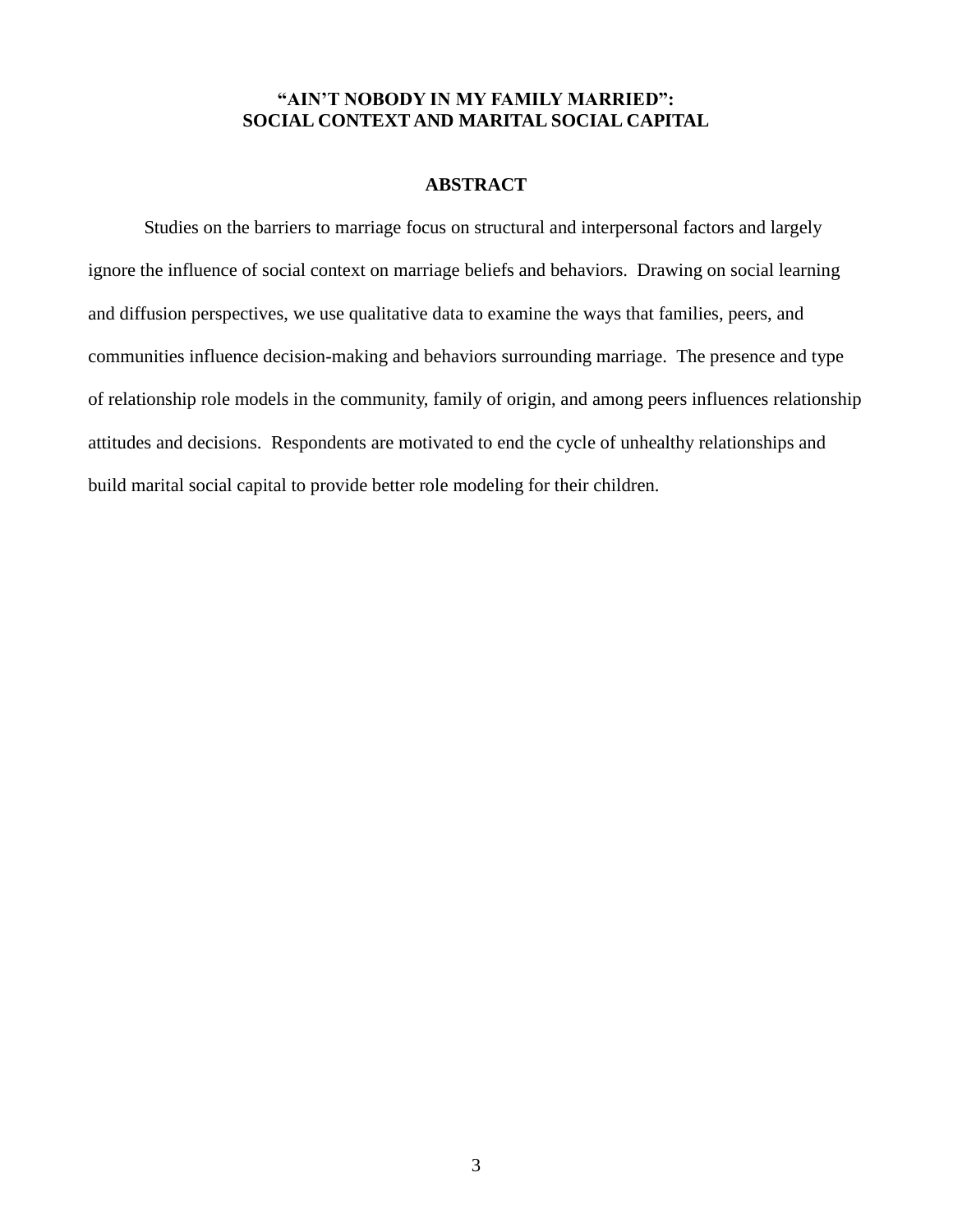## **"AIN'T NOBODY IN MY FAMILY MARRIED": SOCIAL CONTEXT AND MARITAL SOCIAL CAPITAL**

Recent family change such as delayed marriage and the rise in divorce, cohabitation, and non-marital childbearing rates has led to public concern that the social institution of marriage is in decline (e.g., Cherlin 2004). In response to these family trends, and concerns about the well-being of children and parents, the federal government instituted the Healthy Marriage Initiative in 2002 with the goal of encouraging the formation and maintenance of healthy marriages, especially among low-income, disadvantaged populations. The initiative provides federal funding for marriage education programs that teach individuals both relationship and parenting skills (Administration for Children and Families 2007) in an effort to reverse trends for struggling American families. At the same time, family scholars have worked toward explaining the apparent decline in American marriage. Prior research has focused on the structural barriers to marriage and relationship formation, such as poor employment prospects and availability of marriageable men (Wilson 1987; McLaughlin and Lichter 1997; South and Crowder 1999). More recent work has recognized the influence of individual factors on union formation, such as substance abuse, multiple partner fertility, and physical and sexual abuse (Carlson et al. 2004; Cherlin et al. 2004; Lopoo and Carlson 2008).

Despite the high level of policy and research attention to marriage, few studies have attended to the social context of marriage and relationship decisions. The social context of marriage refers to family members, peers, and community organizations and institutions that advance or hinder the efforts of individuals to enter and maintain healthy romantic relationships. Drawing on social learning and diffusion theories, we use qualitative data to examine how the social environment influences the relationship decisions and behaviors among participants in a relationship education program. We focus on how social context offers marital social capital and considers how individuals break away from social influence. The current work moves beyond prior studies in three key ways. First, prior studies have not explicitly examined the importance of social influences. Second, the sample is based on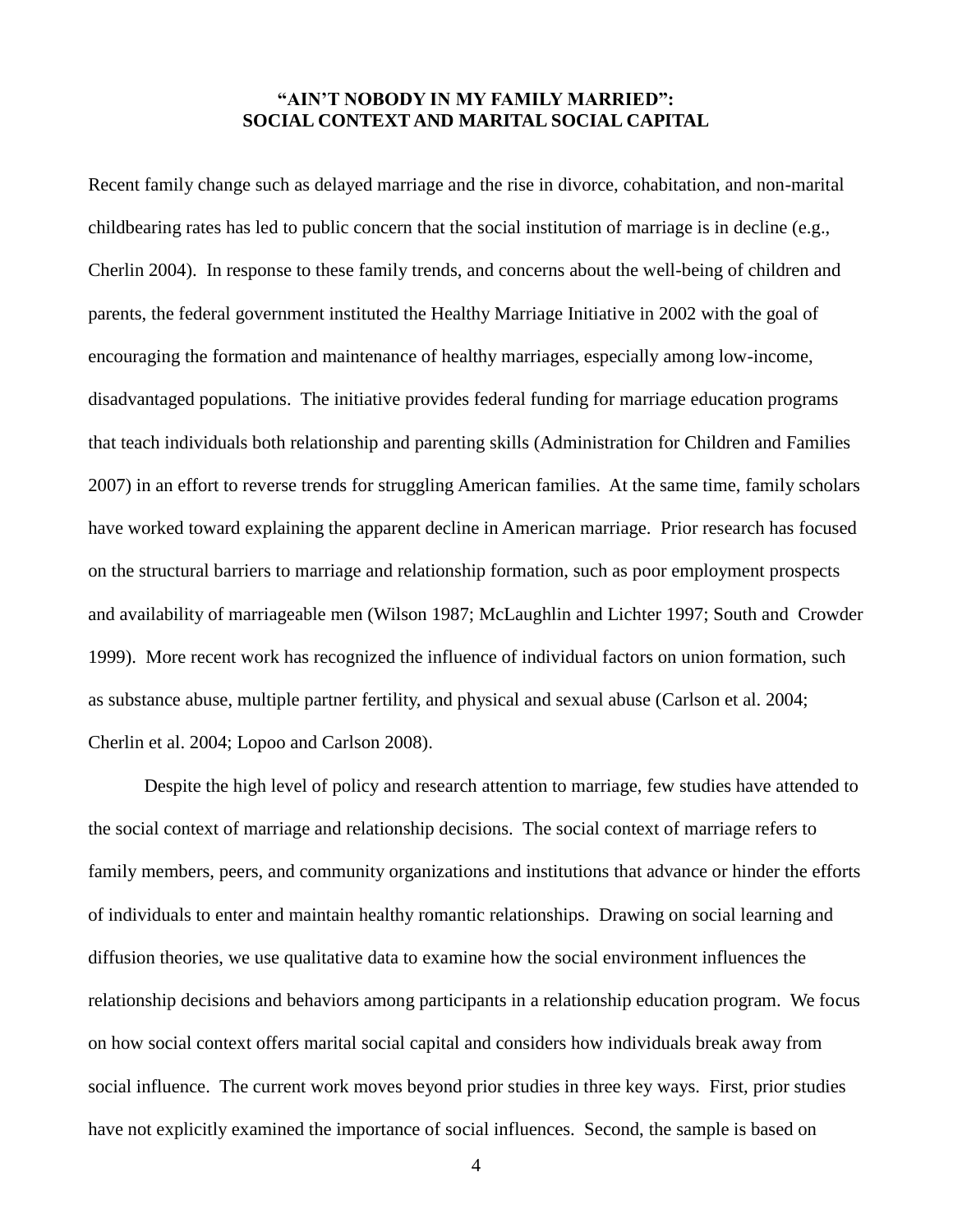participants in a marriage initiative so our findings apply directly to those targeted by federal policy efforts. Third, a qualitative approach uses respondents' own words to describe their views allowing topics to emerge that may not be apparent in a large-scale survey, such as how social contexts influence romantic relationship choices and trajectories.

#### **BACKGROUND**

While most Americans want to get married and many agree that it is better to get married than stay single (Martinez et al. 2006; Thornton and Young-DeMarco 2001), the age at marriage continues to increase and rates have declined (Kreider 2005; U.S. Census Bureau 2008). Yet considerable distinctions exist in marriage patterns with more advantaged Americans more likely to get married than less advantaged (Cherlin 2004; Goldstein and Kenney 2001; Sweeney 2002; US Bureau of the Census 2008).

Much research has focused on the marriage attitudes and beliefs of low-income populations with special attention paid to single mothers. Single mothers are less likely than childless single women to expect to marry or realize their marriage desires, but they are not less likely to value marriage (Lichter et al. 2004). Although marriage is highly valued among unmarried women, the bulk of research findings indicate that there are strong structural and individual factors impeding their efforts to realize the goal of marriage (Carlson et al. 2004; Edin and Kefalas 2005; Edin and Reed 2005; Gibson-Davis et al. 2005; Lopoo and Carlson 2008; Manning 2001; Sassler and Schoen 1999; Waller 2002). Further, socioeconomically disadvantaged individuals are more likely to cohabit than marry and transitions to marriage from cohabiting unions are particularly unlikely for poor women (Lichter et al. 2006; Qian et al. 2005). Most of these studies focus on economic and interpersonal factors, a shortcoming of this literature is the lack of specific attention to the social context for marriage.

In contrast, social influences are a core element of research on how neighborhood disadvantage influences family formation (Wilson 1987). One of the key underlying mechanisms expected to explain why disadvantaged neighborhoods are tied to lower rates of marriage and successful marriages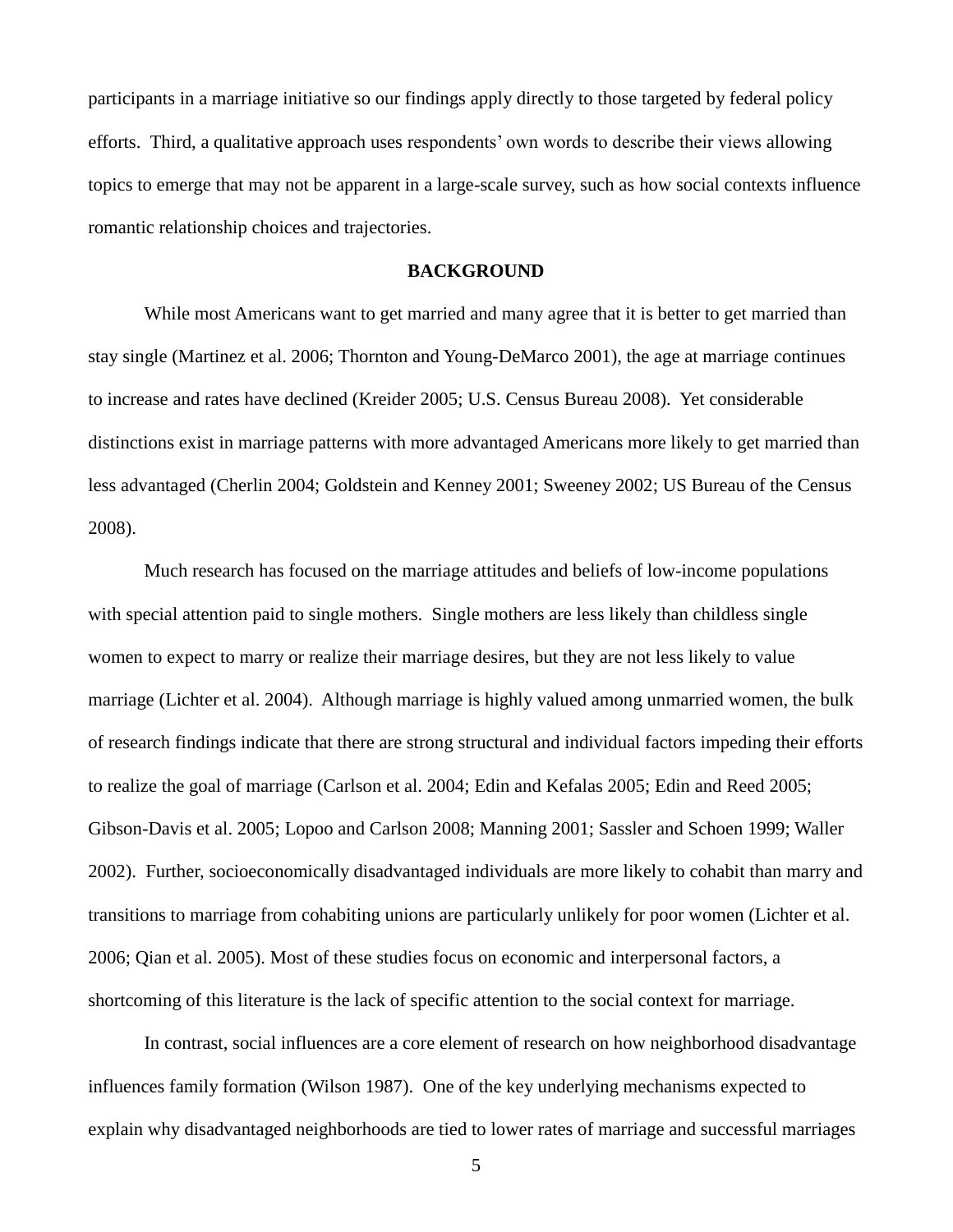is that there are few families which provide "mainstream role models" (Wilson 1987). South (2001) elaborates on Wilson's theory, "Disadvantaged neighborhoods lack successful marital role models and durable social institutions that continuously signal the benefits of marriage and provide the normative expectations to remain married" (p. 756). Few studies have been able to specifically examine this mechanism, and the empirical work on the broader influence of neighborhood disadvantage is mixed (e.g., Cutrona et al. 2003; South and Crowder 1999; South and Crowder 2000; Plotnick and Hoffman 1999; South 2001).

We build on Wilson's (1987, 1996) theory that disadvantaged individuals lack successful marital role models and Coleman's (1988) work on social capital by introducing the concept of "marital" social capital;" in other words, social capital specific to the domain of romantic relationships that give individuals the tools to build successful relationships that may result in marriage. Marital social capital implies that individuals are embedded in social networks; within these collective groups, individuals may gain useful information about romantic relationships and are provided with norms and guidelines that they can use to improve their relationships. We define marital social capital as the influences and experiences that respondents bring with them to relationships that either increase or decrease their odds of relationship success. The social context is an important source of influence in that family members, friends, and the community at large have the potential to provide individuals with marital social capital, which may offer individuals advantages in forming and sustaining healthy relationships. These sources of influence are consistent with Bronfennbrenner's (1986) depiction of the role of multiple social contexts (or spheres) as sources of influence. The mechanisms through which social others influence behavior and attitudes may be direct or indirect. Direct influence may be through verbalizing approval or disapproval of relationships (or lack thereof) or withdrawing or extending social capital, social support, or instrumental support. On the other hand, social others may exert more indirect influence when an individual observes the behaviors of others and chooses to emulate or eschew those behaviors. That is, social others serve as role models and behaviors are learned by witnessing their successes and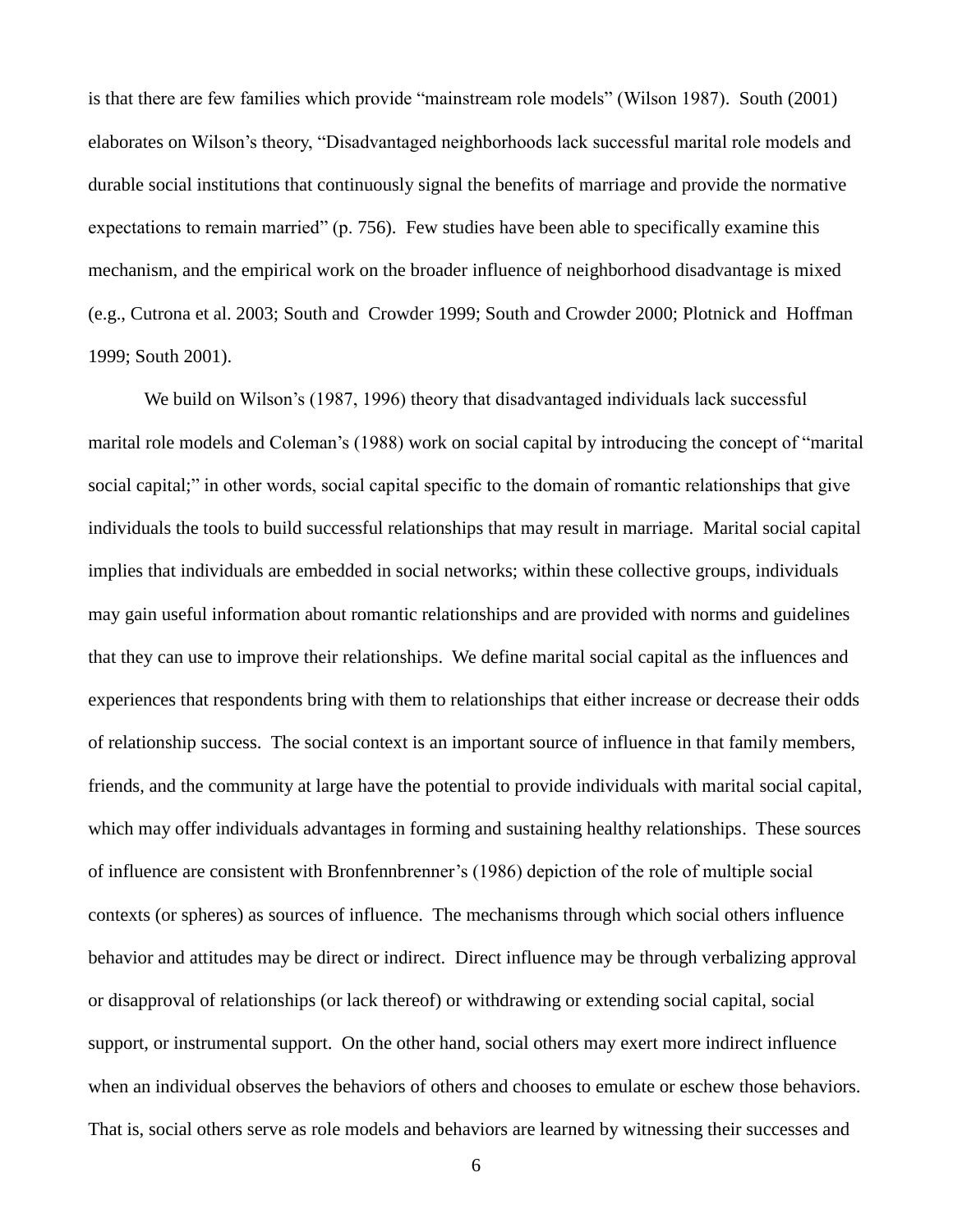mistakes. We expect role models to have both positive and negative influences on marital views and behaviors. Thus, individuals who are not enmeshed in communities and social groups with high marriage rates may be lacking in marital social capital, often because they have few positive role models from whom to learn valuable relationship skills. However, some people may be aware of their lack of martial social capital and actively make decisions to increase it. We must call attention to the fact that disadvantaged individuals often have bundles of disadvantage that act as barriers to marriage; acquiring marital social capital is a necessary but not sufficient condition for the formation and maintenance of healthy romantic relationships. Respondents often face several issues at once, such as poverty, drug and alcohol use, and sexual and physical abuse, among other structural and individual factors that may interfere with their abilities to form and sustain romantic relationships. The accumulation of marital social capital alone is not enough to propel respondents into positive romantic relationships; however, it is an important component of the package that respondents bring with them when seeking new and healthy romantic relationships, attempting to end the cycle of unhealthy relationships. Our results will focus on ways respondents attempt to increase their marital social capital for themselves and their children.

Our conceptualization of marital social capital is based on social learning and diffusion theories. We expect the social context to influence relationship attitudes, decision-making processes, and behaviors among respondents. Social learning theory, as developed by Bandura (1976), posits that individuals model the behaviors of others in their social environments rather than experimenting with behaviors and their outcomes on their own in a series of trial and error efforts. Individuals learn vicariously and, as such, are likely to mimic behaviors viewed positively and avoid behaviors viewed negatively. For example, an individual may avoid marriage because she has witnessed the processes and ramifications of divorces experienced by family members or friends. Conversely, an individual with mostly married peers may be motivated to work through marital problems to improve a marriage rather than dissolve it as her friends have in the past. We discuss the specific contexts of social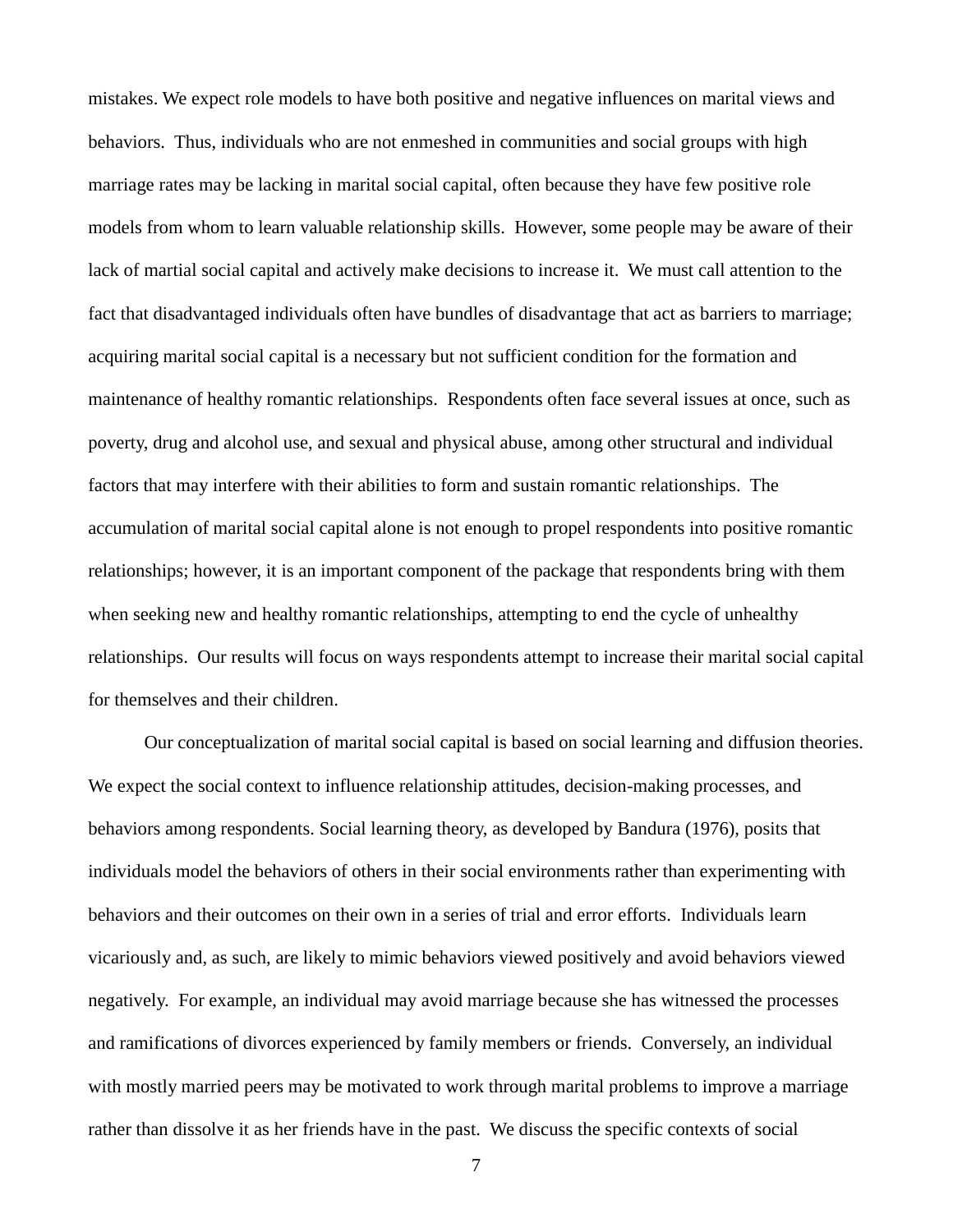learning and accumulation of marital social capital, specifically, families, peers, and community, in the next section.

The notion of diffusion aids in the explanation of the processes by which individuals, families, and communities adopt new behaviors. Diffusion, which is in essence a type of social learning, refers to the process in which information spreads throughout a social system (Strang and Soule 1998). Diffusion theory suggests that decision-making is often influenced by the behaviors of particular others (Banerjee 1992; Bandura 1976; Bikhchandani et al. 1998). Communication between community members is a key element in the diffusion of an idea or innovation, such as a relationship education program. Often, individuals rely on information from others to assess the costs and benefits of adopting the ideas put forth, e.g., presented in a program or even reevaluating choices in light of the behavior of significant others (Palloni 2001). Evidence of social learning is found when a majority of group members adopt the new ideas, beliefs, and practices of others via communication (Ellison and Fudenberg 1995). However, we recognize that diffusion processes may spread beyond tight networks and, as a result, 'weak ties' may become important. "Weak ties" as elaborated by Granovetter (1983) are the more distant ties who most likely do not share the same views as the inner social circles and may bring with them novel ideas and behaviors. Thus, the spread of new ideas occurs largely through modeling in interpersonal networks. Moreover, diffusion of new ideas does not occur in isolation of structural factors, the more traditional predictors of marriage. In addition, living in poor communities often increases social exclusion (Cattell 2001), which can make the diffusion process more difficult.

In Bandura's (1976) view, however, the individual is not without agency, particularly when she reaches adulthood. Heinz (2002) argues that although the individual retains socialization messages from childhood, society is constantly in flux, and the individual engages in self-socialization in changing social contexts to take over where parental socialization left off. Human agency allows for change within the self, such as when individuals decide to be positive role models for their children, or decide to participate in relationship education programs to discover the ways in which to find good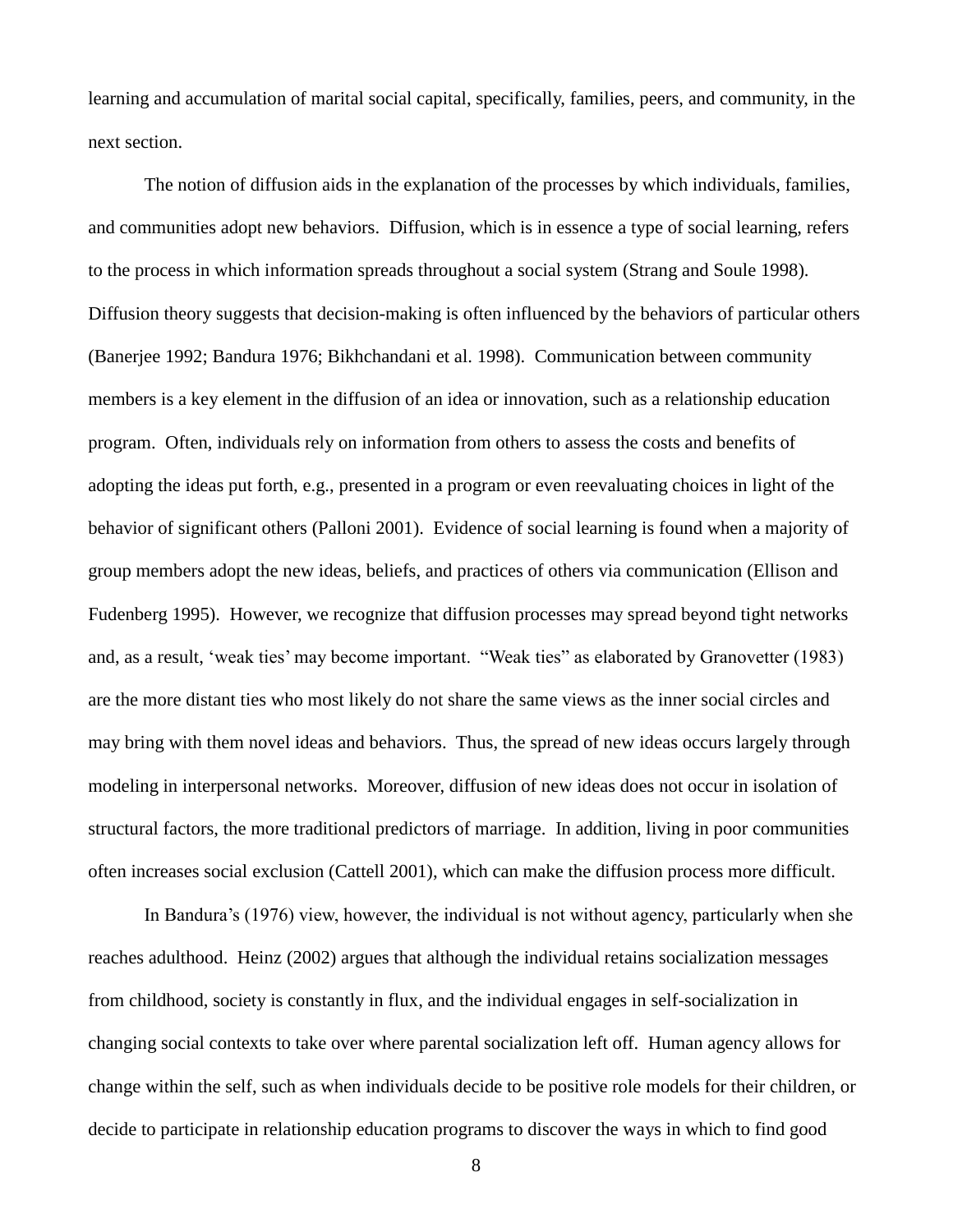partners and maintain healthy relationships even in contexts where these may be rare. In turn, new behaviors have the potential to feedback and influence change in families and communities, as the individual and environment are interdependent. This is important because it shows one way that the individuals can break out of the experiences in their family of origin and find new ways to acquire marital social capital. We examine how respondents attempt to break out of unhealthy relationship cycles, ultimately deciding to become positive role models for their children.

#### Family

Consistent with the social learning perspective, the family is one of the most important and proximate influences in the formation of marriage and relationship attitudes with parental preferences strongly influencing individuals' family formation behaviors. For example, during childhood, youths whose mothers prefer early marriages and larger families tend to enter marriage and parenthood earlier compared with their peers (Barber 2000). Some scholars have also speculated that there is an intergenerational transmission of both parental divorce (Amato and Cheadle 2005) and single motherhood (e.g., Lichter et al. 2004; McLanahan and Sandefur 1994). While the literature shows that intergenerational transmission is in part due to economic disadvantage, we argue that personal observations and experiences of troubled family relationships in childhood can disrupt the accumulation of marital social capital, which may influence later adult relationships. In sum, familial influence on individuals' relationship behaviors and quality and the development of marital social capital stem in part from direct experiences in the family and on viewing and emulating romantic couples, or role models, in their own families, particularly parents.

Although there is much empirical work on the causes and consequences of divorce and singleparenthood, family socialization theories that draw on the social learning framework fall short in several ways. First, the theories lack a specific mechanism explaining how individuals perceive family role models. Social learning theory, when associated with family behavior, is typically measured by including participants' family background and parental family structure at a particular age (Axinn and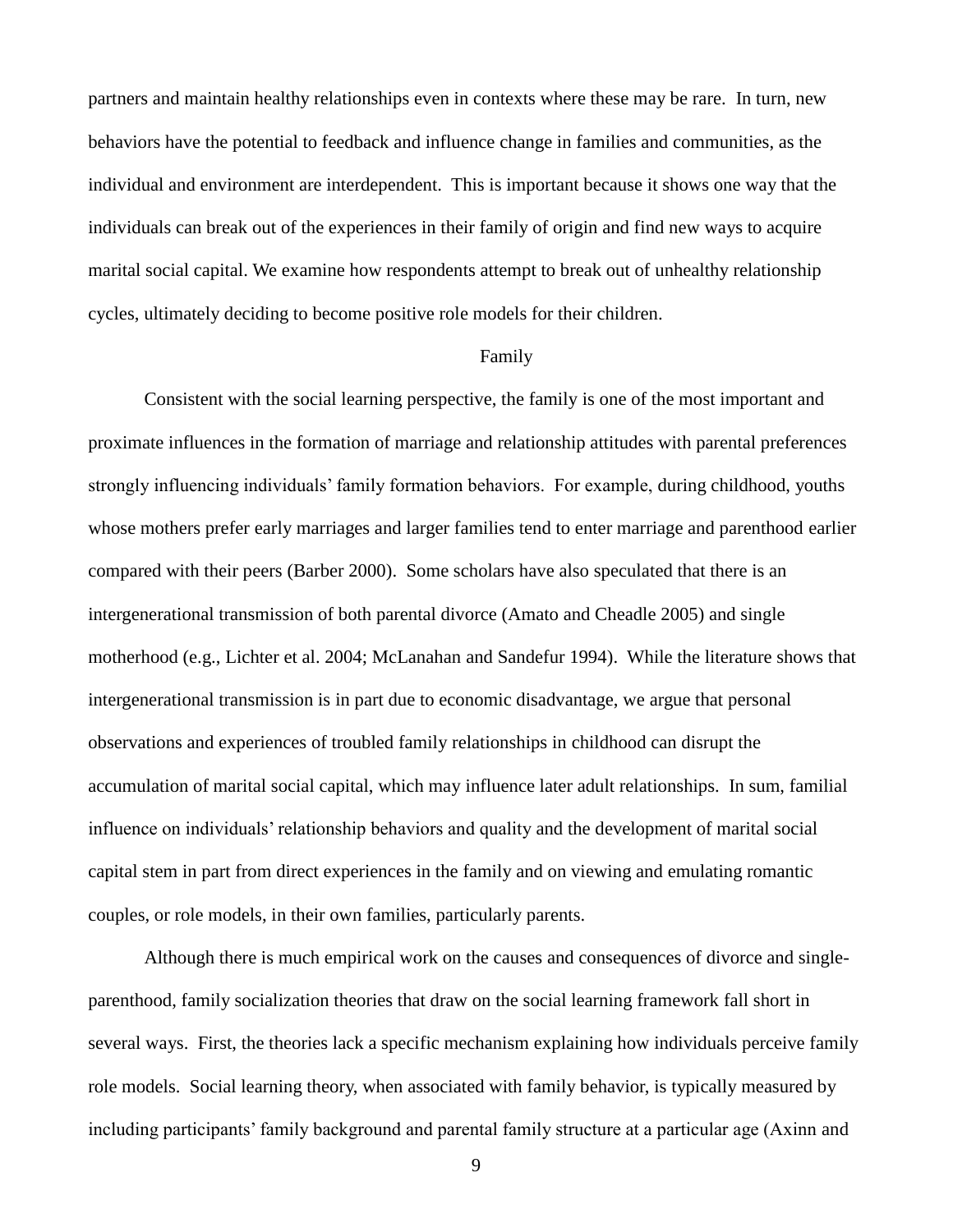Thornton 1992). Yet individuals may react *against* the indirect form of influence of family role models or respond negatively to their family circumstances. It remains unclear how individuals may adapt their own positive views on marriage and relationship attitudes when there are few positive relationship role models in their lives.

Second, while family socialization often refers to childhood behavior, the strength of childhood family experiences extends into adulthood (Axinn and Thornton 1992; Cunningham and Thornton 2007). Yet as individuals move into adulthood, their experiences with the family of origin influence behavior and attitudes, but the family socialization process may weaken. Families can directly influence adult children by providing instrumental and economic support for romantic relationships (Eggebeen 2005) to overcome constraints to marriage. We investigate the complex ways families directly and indirectly influence marriage attitudes and behaviors.

#### Peers

Much less research has focused on peer influence on adult relationship and family behaviors. The majority of the research on peer influence focuses on adolescents and dating relationships (e.g., Hartup et al. 1993; Sieving et al. 2006; Youniss and Smollar 1985) but does not address the ways adult peers encourage or hinder the development and maintenance of healthy relationships. Criminology research addresses marriage and peer influence in adulthood (e.g., Giordano et al. 2003; Sampson and Laub 1993; Warr 1998) but in the opposite direction—how marriage often influences the dissolution of delinquent peer relationships and encourages desistance from crime.

We argue that peers may directly influence marriage attitudes. Recent research on family change directly addresses how peer influence may operate (Rindfuss et al. 2004). These researchers contend that an individual's knowledge of innovative social behaviors most likely stems from friendship networks rather than kin or co-worker networks. They empirically show that if an individual has a friend who has engaged in an innovative behavior, such as nonmarital childbearing or cohabitation, that individual will more likely hold a less traditional, more accepting view of that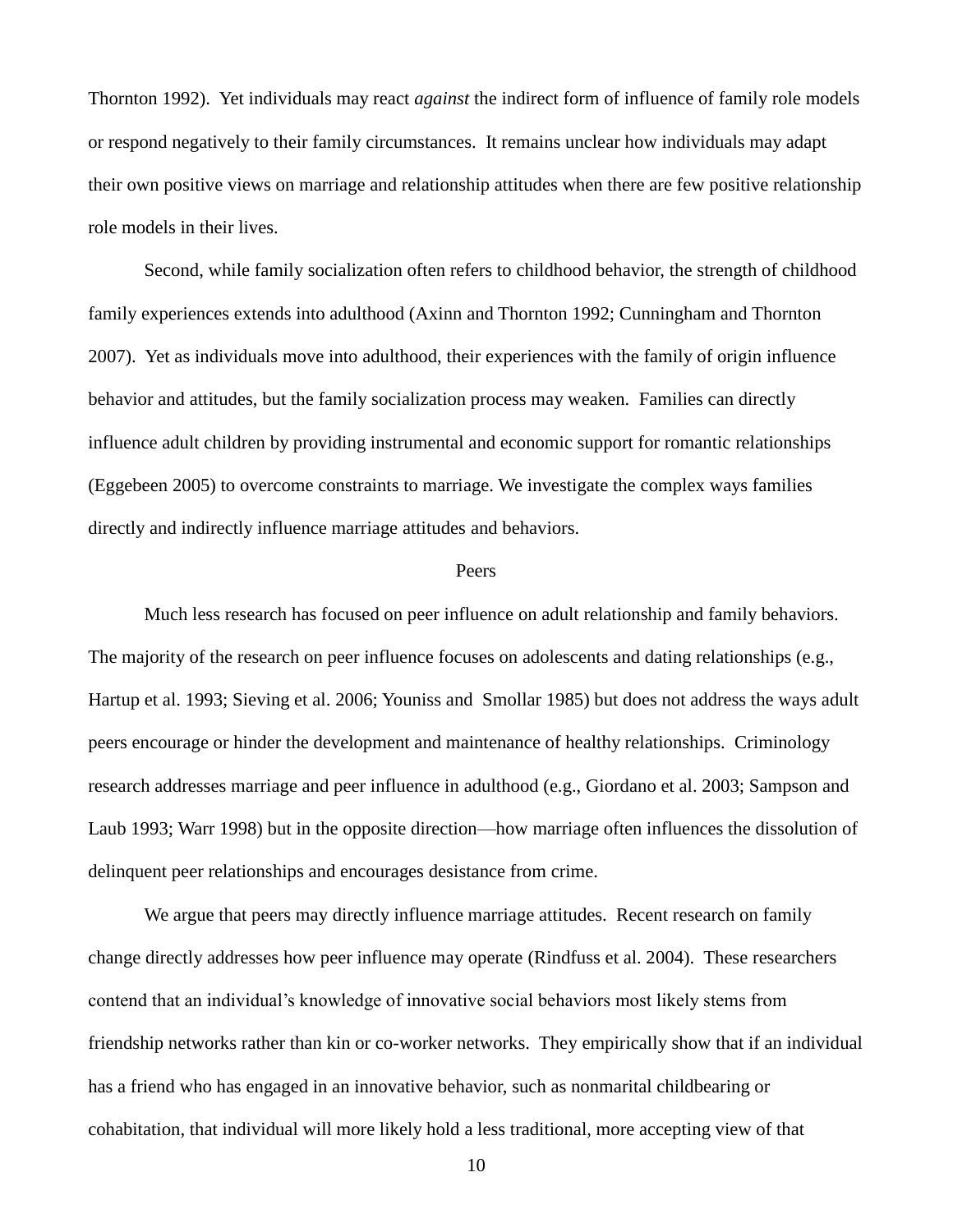innovative behavior. Moreover, the authors argue that the potential for change in family behavior is expedited through friendship networks. In contexts where marriage is rare, *marriage* is the innovative behavior. Contact with peers who get married and otherwise support the institution of marriage may influence individuals in their relationship behaviors and help individuals build marital social capital. In this paper, we examine the ways that peers encourage or hinder the development and maintenance of healthy relationships.

#### Community

Social learning perspectives on family do not address the larger structural aspect of higher divorce rates and lower marriage rates that occur in disadvantaged communities. Disadvantaged youth are being raised in communities with disproportionately low marriage and high divorce rates (South and Crowder 1999; Wilson 1987). As argued by Wilson (1987), it may be difficult for disadvantaged youth to directly observe examples of successful relationships, not only in their own families, but in their immediate social environments as well. Certainly, examples of good relationships exist in broader society, but they may seem socially distant and unattainable. The current generation of young adults has grown up with the high divorce rates of the 1980s (Casper and Bianchi 2002), making young adults today especially sensitive to the perils of marriage and the potential of divorce.

Although stable marriages may be relatively rare in economically disadvantaged communities, positive institutional sources of influence on marriage may exist and be broadly available, such as community relationship education programs and religious organizations. Religion directly promotes norms and values, such as gender traditionalism and sexual fidelity, which are supportive of marital commitment and the institution of marriage (Christiano 2000; Wolfinger and Wilcox 2008). Religious institutions serving poor families are important bastions of the norms, behaviors, and social networks that promote and disseminate the importance of marriage in urban America. Community-based relationship education programs can be held in conjunction with religious organizations, although they are not necessarily embedded within a religious program, even if sessions are held in a church. The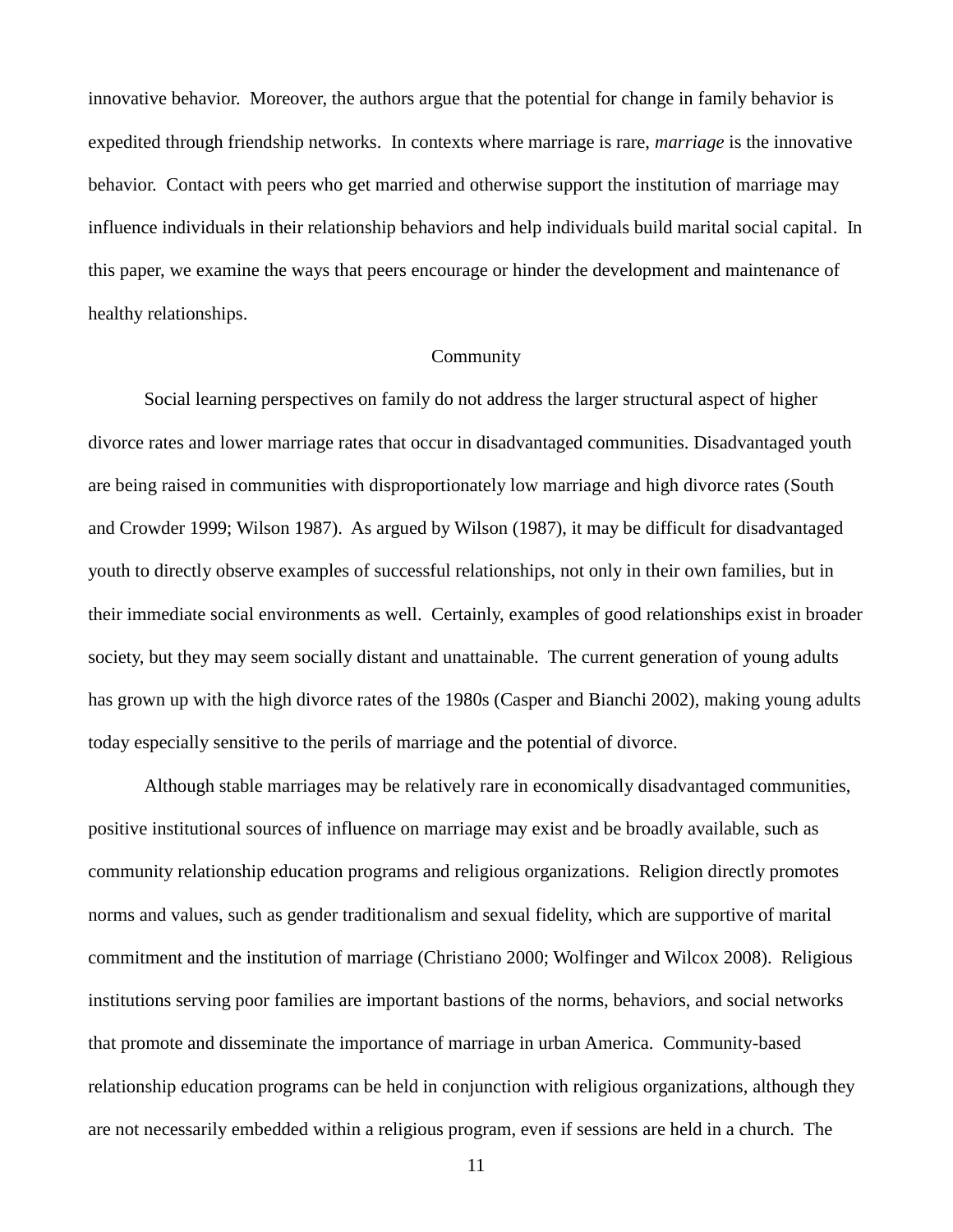goal of marriage initiatives is to help individuals acquire the skills to form and sustain healthy relationships through programs designed to teach individuals how to select a quality partner and progress through relationships carefully and slowly while utilizing communication skills (Administration for Children and Families 2007). These community sources of both direct and indirect influence may be especially important in disadvantaged communities and provide individuals with the resources, skills, and social networks they need to build marital social capital and form and sustain healthy relationships in low-marriage environments. We examine how participants in a marriage education program view the influence of three community sources: neighborhood, the program, and religion.

#### **DATA AND METHODS**

This study draws on a longitudinal qualitative study of participants in a large marriage initiative program in a medium-sized Midwestern city (population 193,627 [U.S. Census Bureau 2007]). Respondents were selected from two primary marriage initiative programs: one aimed toward selecting a quality marriage partner and maintaining a healthy relationship, and the other aimed more generally toward healthy relations within the family. An additional criterion for selection into the study included completing at least three of four classes in the former and four of six classes in the latter. We sampled respondents from each of the ten program sites. Sample participants were selected in an attempt to closely mirror the diversity of individuals from the complete list of participants. The respondents were told about the project by letter and then reminded about the interview opportunity by class leaders. According to the data from the 2006 American Community Survey, our respondents are more disadvantaged in terms of education (27% of Americans have a college degree compared to 12% of our sample) and income (the median US household income is \$48,451, and only 20% our sample makes more than \$15,000) than the national average. The percentage of our respondents who have never been married (66%) is also higher than national the national average (28%). As these statistics show, our respondents in the sample are disadvantaged.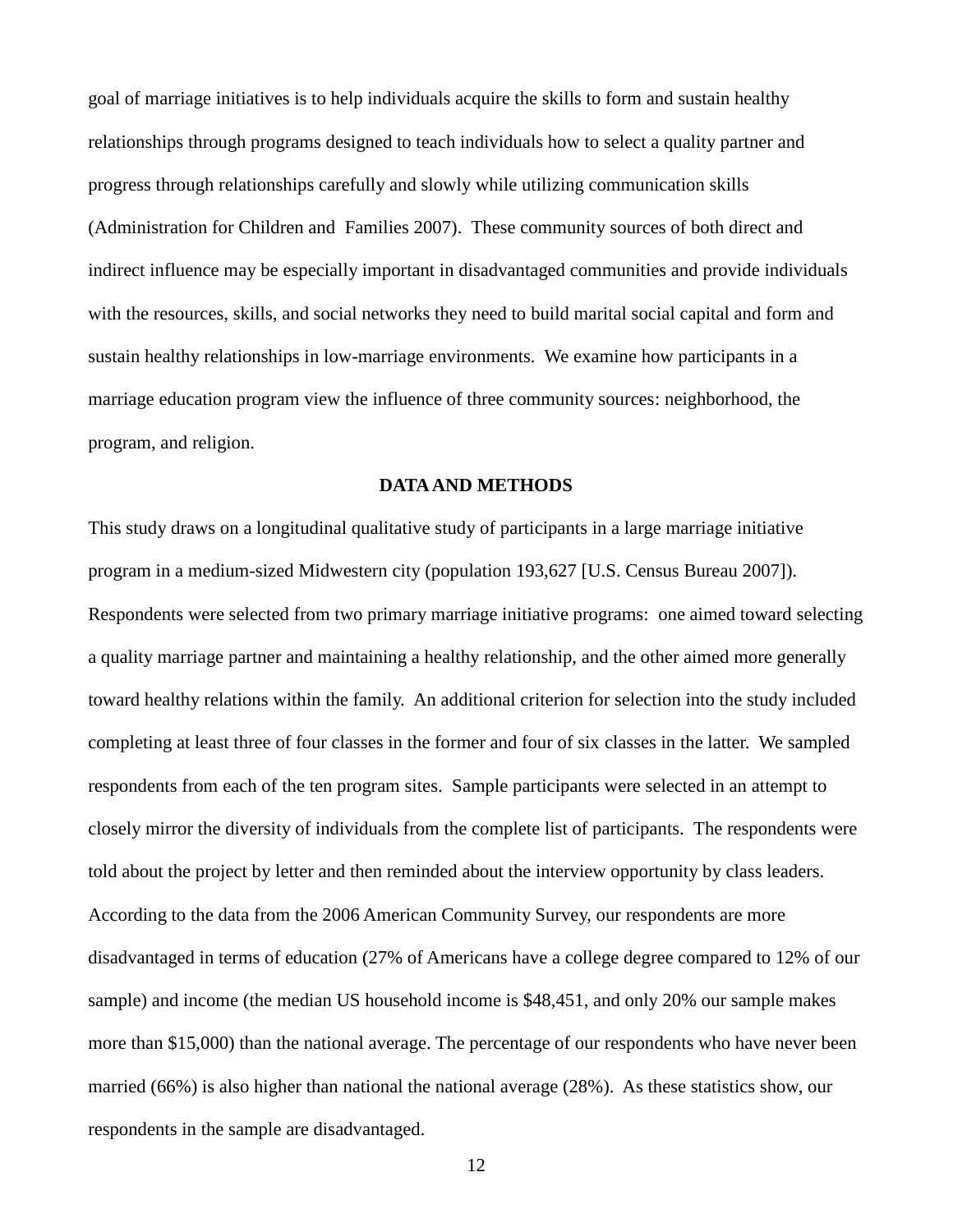Interviews were conducted and tape-recorded in private at the program sites. The interviews were semi-structured and relied on open-ended replies, thus allowing participants to use their own words to answer questions. Wave 1 data collection began in July 2006. Fifty-seven participants were interviewed soon after completing one of the programs. On average, wave 1 interviews are 63 singlespaced pages in length and took an average of 90 minutes to complete. Wave 2 data were collected six to eight months after the initial interview, and we retained 84% of the original sample. The participants were re-interviewed to investigate long-term program effectiveness as well as attitudinal and relationship change. We also used the opportunity to pursue and follow-up on themes that emerged in the initial interviews. Wave 2 interviews are shorter in length because demographic and historical information were previously assessed during the first wave of interviews. Therefore, these interviews are 32 single-spaced pages and approximately 30 minutes long, on average. We draw on responses in both interview waves to understand how social context influences their views of marriage, while wave 2 responses are especially important for understanding the role of the program.

Table 1 shows the sociodemographic characteristics of the wave 1 respondents and mirrors the characteristics of all program participants. The original sample of 57 respondents contains mostly females (93%), ranging from 18 to 68 years old, with an average age of 37. The majority of the sample is African-American (47%), followed by White (28%), Hispanic (23%), and Native American (2%). Over two-fifths of sample respondents are single (47%), 30% are dating, 16% are married, and 7% are cohabiting. Ninety-one percent of respondents report the presence of at least one child in their lives; however, these children do not necessarily reside with the respondent nor are they necessarily the respondent's biological child. Eighty-four percent have at least one biological child, and 40 % have children with multiple partners. With respect to childhood family structure, 33% of respondents come from homes where both of their biological parents were present but not necessarily married. Only 28% of respondents come from a married two biological parent home. Fifty-six percent lived in single parent homes as children, and many (24%) have parents who never married. Twenty-two percent of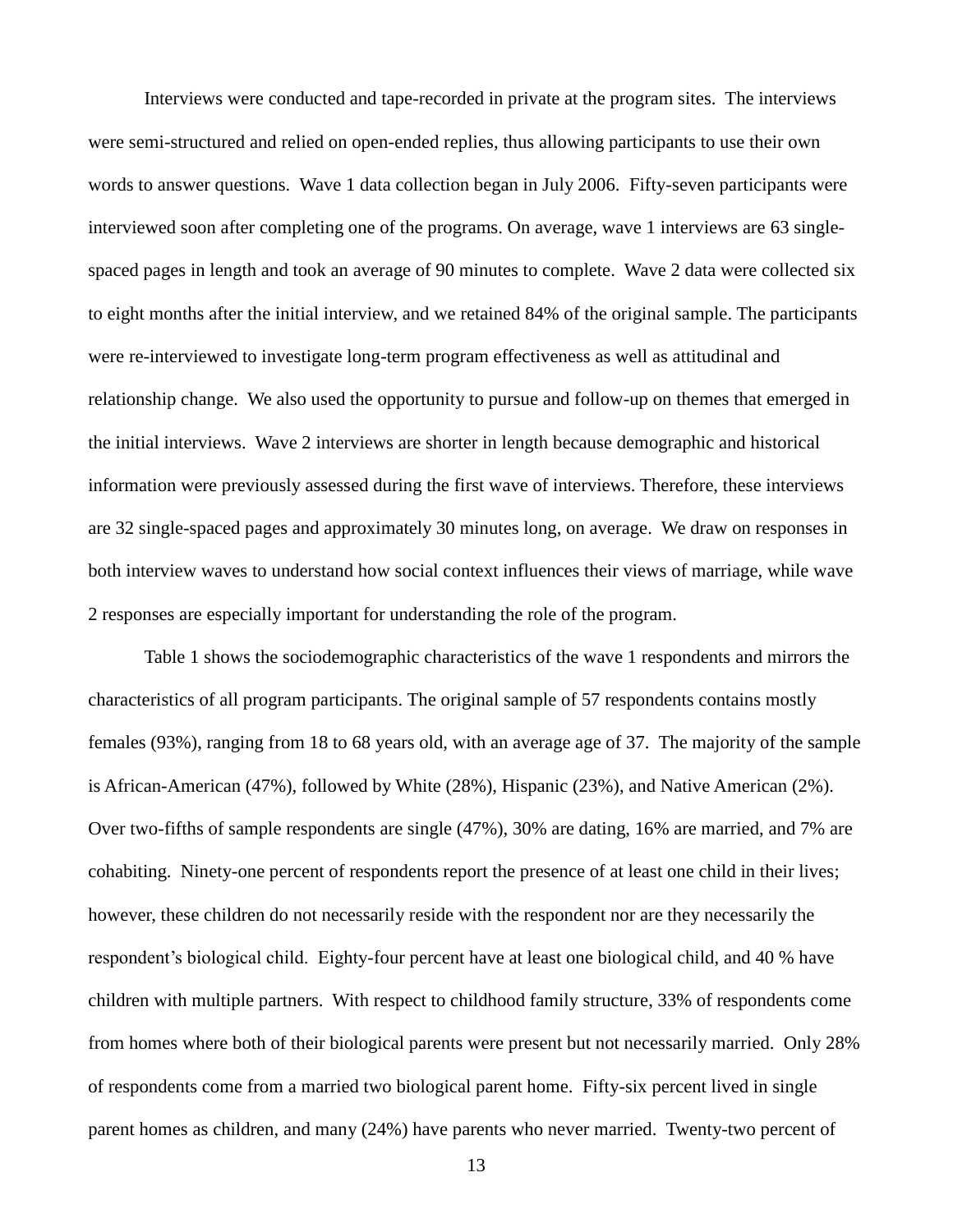respondents were in single parent homes because of divorce, 6% separated, and 4% because of death of a parent. Eleven percent of respondents were in foster or other family forms.

On average, respondents' lives are marked by disadvantage. Almost one-fourth of respondents (21%) have less than a high school diploma. The largest portion, 41%, has a high school diploma. While 26% have some college experience, only 12% are college graduates. Sixty-seven percent of respondents are unemployed, and the remaining 33% are employed full- or part-time. Very few (9%) earn more than \$20,000 annually. The majority (70%) of respondents report earning \$15,000 per year or less, approximately 40% report earning \$5,000 per year or less, and 14% report no earnings at all. The majority (77%) report receipt of public assistance, such as Supplemental Security Income (SSI), Women, Infants, and Children (WIC), food stamps, cash assistance, Medicaid, or subsidized housing.

We asked respondents open-ended questions about the levels of practical, emotional, and economic support they receive from their family and friends. We also asked about family and friends' response to relationships and partners. This measure was used to indicate a level of social context of family and friends that could influence potential relationships. Specific questions were asked about the program as well as the influence of religious beliefs and participation in religion. Following the interviews, we generated a code list that covered most of the themes or topics included in the interviews that speak to the influence of the social surroundings on their marriage and relationship prospects and attitudes. We coded the interviews using Atlas/ti based on our interview guide and research goals as well as sought common themes that were revealed in the data. This process involved considering how multiple themes intersect in an effort to adequately portray the complicated nature of respondents' lives.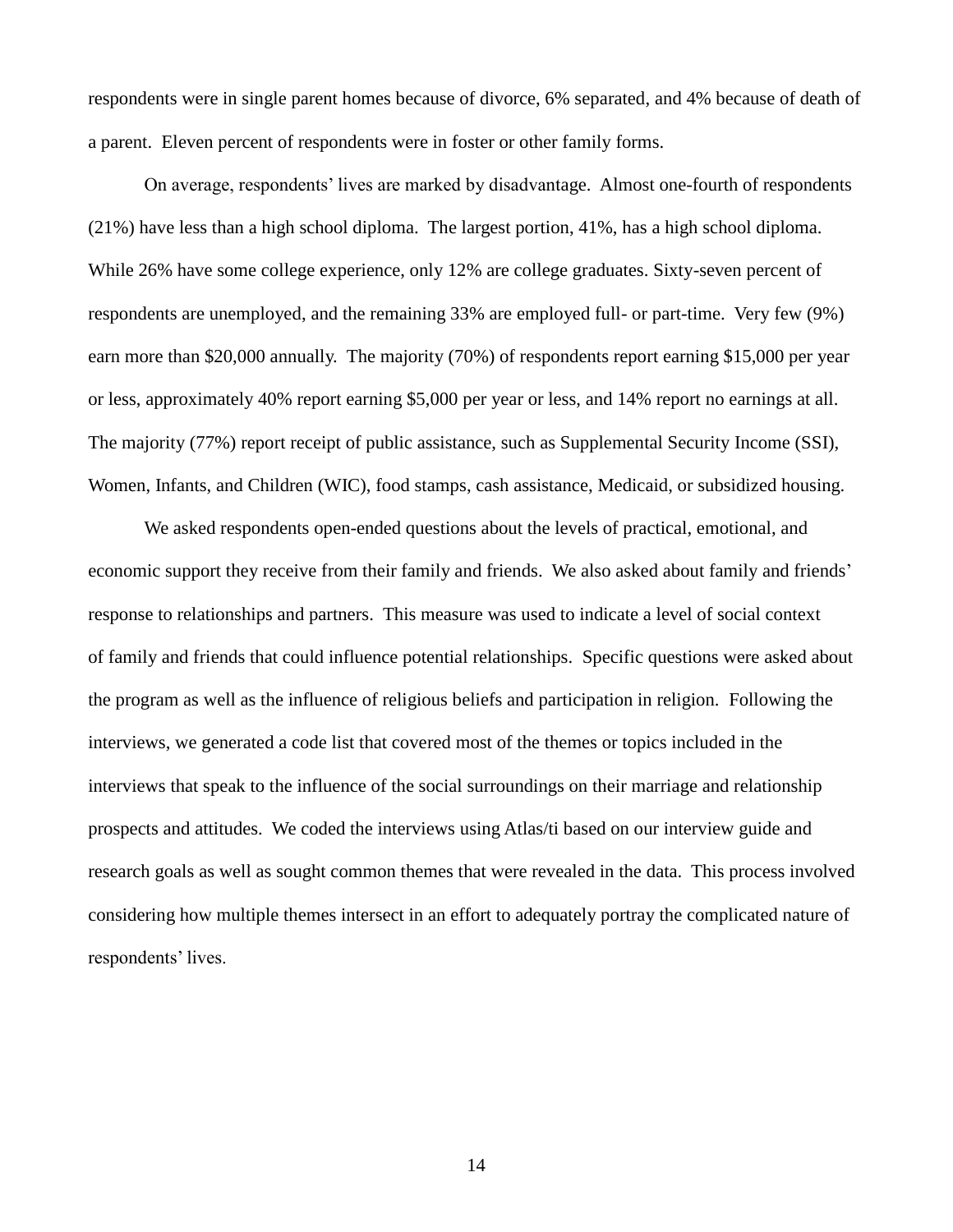| Table 1. Socioeconomic Characteristics of Sample Participants |  |
|---------------------------------------------------------------|--|
|---------------------------------------------------------------|--|

| Sex                               |     | Childhood Household Structure  |     |
|-----------------------------------|-----|--------------------------------|-----|
| Female                            | 93% | <b>Both Biological Parents</b> | 33% |
| Male                              | 7%  | <b>Single Parents</b>          | 56% |
|                                   |     | Other                          | 11% |
| Age                               |     |                                |     |
| Mean Age                          | 37  | <b>Educational Attainment</b>  |     |
|                                   |     | Less than or some High School  | 21% |
| Race/Ethnicity                    |     | <b>High School Graduate</b>    | 41% |
| African American                  | 47% | Some College/Trade School      | 26% |
| White                             | 28% | College Graduate               | 12% |
| Hispanic                          | 23% |                                |     |
| Native American                   | 2%  | Household Income**             |     |
|                                   |     | Zero dollars                   | 14% |
| <b>Relationship Status</b>        |     | $$1,000 - $5,000$              | 26% |
| Single                            | 47% | $$5,001 - $10,000$             | 18% |
| Dating                            | 30% | $$10,001 - $15,000$            | 12% |
| Married                           | 16% | More than \$15,000             | 20% |
| Cohabiting                        | 7%  |                                |     |
|                                   |     | Employment                     |     |
| Presence of Children              |     | Unemployed                     | 67% |
| Presence of At Least One Child    | 91% | Employed (Full- and Part-time) | 33% |
| <b>Biological Children</b>        | 84% |                                |     |
| One                               | 23% | <b>Public Assistance</b>       |     |
| Two                               | 14% | Receives Public Assistance     | 77% |
| Three or more                     | 47% | No Assistance                  | 7%  |
| No Biological Children            | 16% | No Information Provided        | 16% |
| Multiple Partner Fertility*       |     |                                |     |
| <b>Multiple Partner Fertility</b> | 40% |                                |     |
| <b>Single Partner Fertility</b>   | 60% |                                |     |

 $N= 57$ 

\*Among those who have children (N=48)

\*\*Ten percent of respondents did not provide information on household income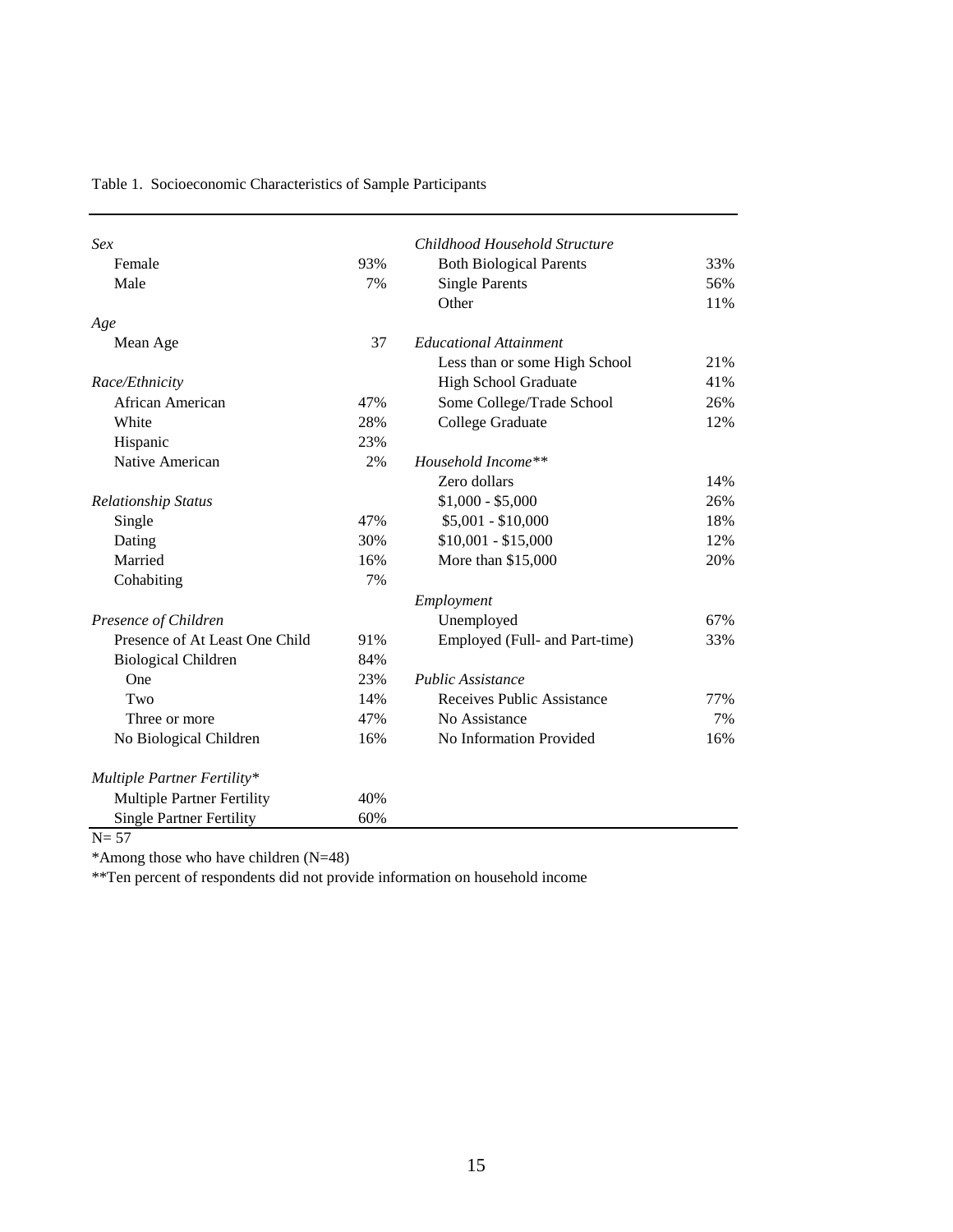#### **RESULTS**

*Family*

We find the family can influence adult relationships by providing direct support for marriage.

For some respondents, knowing that family members encourage a current romantic relationship can be

comforting, while others feel stifled by their families' intrusion into their relationships. When asked

how her family affects her marriage, Anita, a 48-year-old married mother of three states,

Well, it affects it a lot ... I mean, if you have, if you have a couple and it's prevalent where one side of the family doesn't like, ahh … like, say, umm, umm, one, one side doesn't like me, you know, maybe his mother didn't like me … Then every time there's an interaction of any kind that just puts friction on … your relationship.

Other respondents feel that their families interfere too much in their relationships. Lara, a 28-year-old married mother of three explains how her own mother encouraged her to get romantically involved with an older man when she was a teenager. This encouragement has long-term effects on her life:

[My mother] encouraged it. She was all about that. ‗Oh, you can go over there and he can support you' or whatever. You shouldn't push that on your child. And the other thing is that you shouldn't push your child to become an adult at a young age. Like, don't put more responsibility on the child than what you take care of. That shouldn't happen.

Lara's statement shows that not all family support of romantic relationships is entirely good and may disrupt the construction of marital social capital. Similarly, Melinda, a 51-year-old single mother of one explains how her mother encouraged her to stay married to her husband even though he slept with Melinda's sister. In general, family support of relationships appears to be positive, but family support can also be more intrusive and detrimental.

Some families directly influence respondents by discouraging some relationships. Patsy, 32 years-old and dating, describes her family's reactions to her romantic partners, "my family is stupid and I don't really care about what they think … They don't ever like anybody I'm with … They think they're players, and they sleeping multiple womans at a time." Patsy's family is direct in their negative assessment of the men she dates. Other respondents report that their family disapproves, more specifically, of a current dating partner, which can deter their goal of marriage. For example, when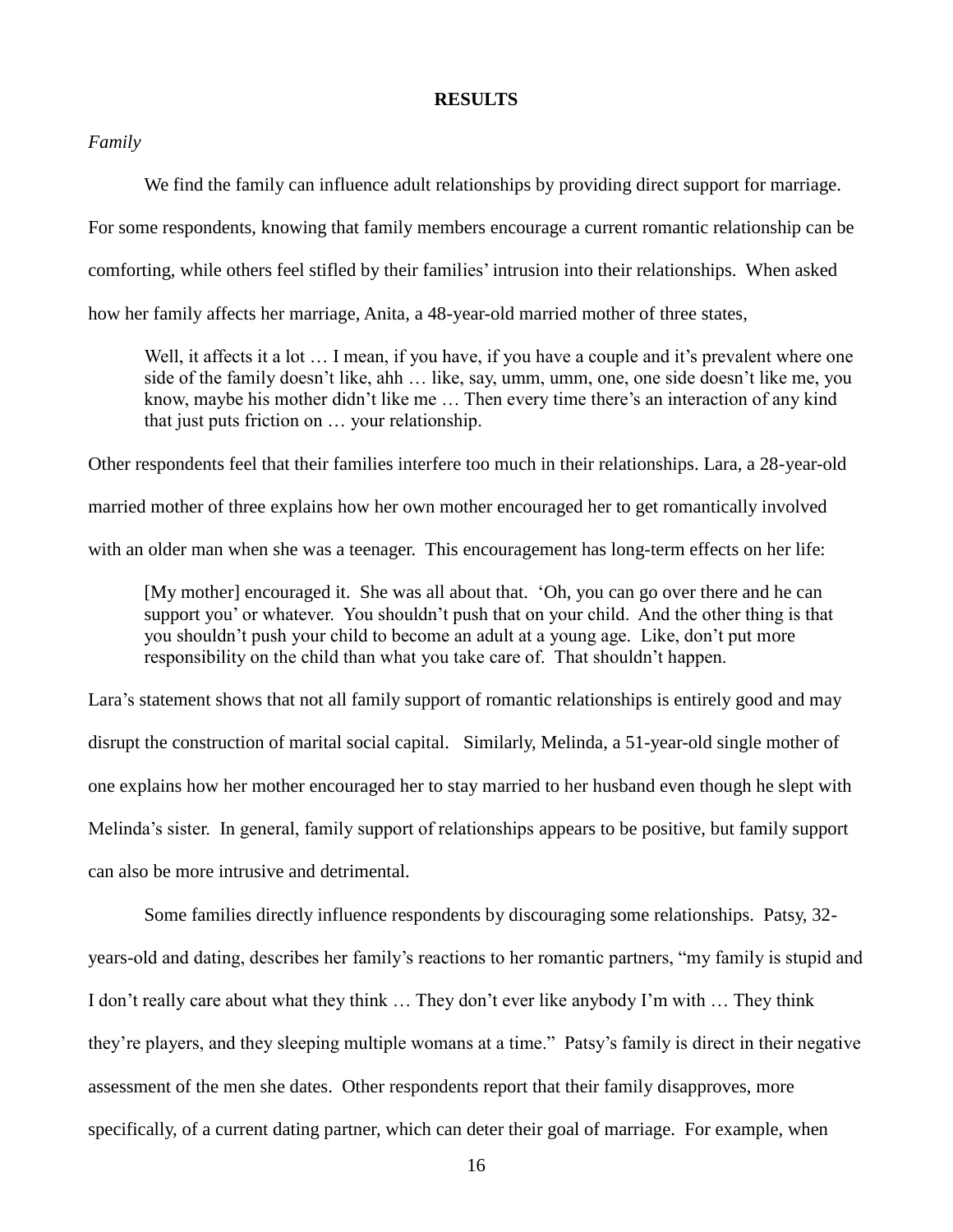Nancy, a 48-year-old dating mother of four, was asked if her family encourages marriage to her current partner she says, "... they despise him [because] he's an alcoholic ... And lazy." There are many reasons family members may not encourage marriage to a current partner, and some of these reasons may be valid and more impartial.

When embedded in family networks, members may not provide direct support for romantic relationships because they are afraid of losing reciprocal support. Tania, a 24-year-old single mother of three, explains how part of the reason her mother is not supportive of her current relationship is because she no longer lives at home and helps her mother pay the mortgage. For Tania's mother, having her daughter leave the household and pursue a romantic relationship left her in financial distress. Similarly, respondents report that being too close to extended family is not always good for couples and can increase stress. In other words, strong direct influence can hinder growth in a current relationship. Debby, a 56-year-old married mother of four, explains how her husband would leave for his mothers' house when they fought or argued even though she felt it would be better if he stayed and handled the problems with her:

… and then we would fight. And he would say, well I need to get out of here; I'm going to my mother's. And I said, you go out that door and you go to your mother's and you bring your whole family in it, you leave your key on the counter because you're not coming back. If you won't be a man and stay here and work on this marriage, you get the hell out and you stay out.

When family support is used as an alternative to dealing with couples' dyadic problems, this support is more likely to be viewed as burdensome and unwelcome. We find other respondents mention they put their romantic relationships on hold to care for ill or dying family members. Thus, family networks can compete with relationships for time and attention.

Our interviews include almost no evidence to suggest that families influence relationship decisions by extending or withdrawing financial support. Only one respondent, Sasha, a 25-year-old married mother of six, mentioned direct instrumental support for marriage: "I think my mama probably talked me into it and pressured me and told me it was the right thing to do…Umm, at first it took a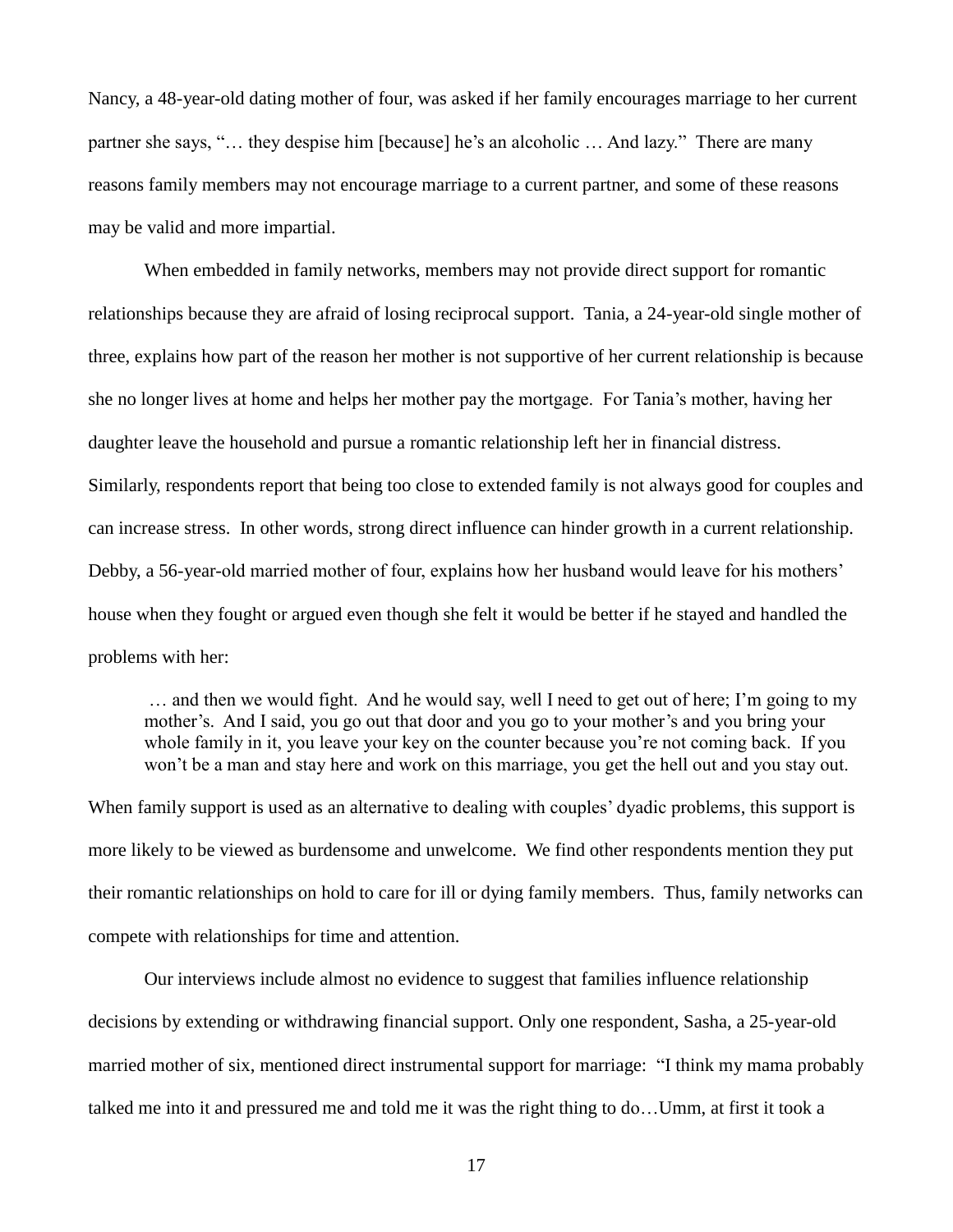good two years to talk me into getting married…she pushed everything forward…she made the plans, the date, and had the church reserved." It is important to mention that Sasha's mother is married and religious, which means Sasha has a pro-marital role model and source of influence, unlike others in our sample. While this is rare, it demonstrates the potential power of family.

In accordance with the social learning perspective, we find that respondents' family backgrounds and family histories carry over and continue to influence them into adulthood. As indicated in the descriptive results, only one-third of respondents were raised by two biological parents. Observing role models during childhood can indirectly influence adult relationships by exposing youth to relationship dynamics that are both positive and negative. For example, respondents report they are adversely affected by their parents' divorce from childhood. Karen, a 49-year-old dating mother of one, describes how her parents' divorce affects her desire to marry, "'cause I don't want to commit to somebody, and I don't really believe in divorce. Maybe that's 'cause my mom and dad divorced." Clearly, families continue to have a major influence on individuals and their romantic relationships once they have grown. The aftermath of unhealthy relationships serves as a reminder of the fragile bonds of marriage. Darcy, a 33-year-old single mother of one, recognizes the disrupted development of social capital, and describes her experience growing-up in a troubled household, "I'm really jaded right now … I think that how my father treated us affected me … and the life that my mother led because of that affected me. You could say that's why I'm 33 and still single. When I was 22, I was going to get married."

Respondents report being hesitant to marry because they do not want to repeat the mistakes of family members. They speak of the negative consequences of the lack of relationship role models in their families —they are cognizant of the impact that the absence of role models has on their adult romantic relationships. Janice, a 30-year-old dating mother of three explains, "I don't know, 'cause I don't have no successful relationship. So I never experienced it, so I don't know … None of them. Ain't nobody in my family married." Walter, a 40-year-old engaged father of three, mirrors this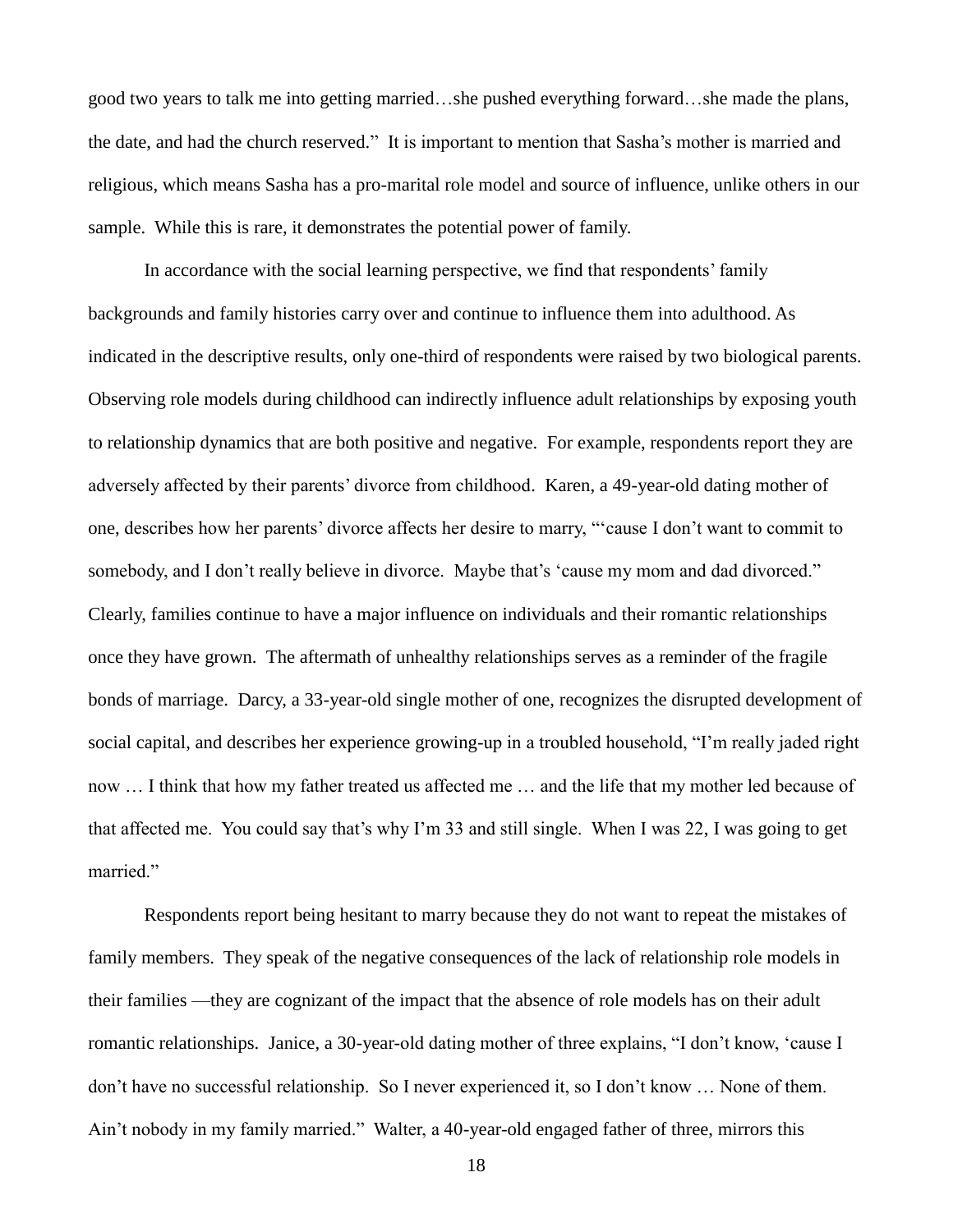sentiment:

Ahh, number one, when you're growing up, if you do not see a healthy relationship or know that a healthy relationship is possible—and then not being taught the things to maintain a healthy relationship—it just ain't to me, it's not gonna happen—period…you don't know what it consists of…If those, if those qualities or things haven't been taught to you, you don't know what a healthy relationship is.

The lack of positive marriage role models can discourage some individuals from marrying.

Laurie, a 31-year-old single mother of three, admits that "all the relationships I know ended up in disaster." This can be a real barrier to marriage, especially if the only marriages that respondents have witnessed are abusive. Thirty-four-year-old Tori, a single mother of six, is marriage-shy after witnessing abuse in her relatives' marriages, "I ain't want to be married, then in no abusive relationship like my mama, my sister, and my friends." Latisha, a 25-year-old single mother of four says,

Maybe it's just something I'm going through right now, and I don't want to be married 'cause I seen so many bad marriages and so many marriages end up wrong … My mom went through two different marriages. Both of them were abusive. My sister's been trying to get married to whoever will marry her for the last, what, maybe six or seven years now … Everybody I seen been punished by their commitment. I will commit to one person, being with one person, but I won't commit to marriage.

These respondents recognize their lack of marital social capital. Some respondents use negative experiences as a springboard to improve their own circumstances, setting higher standards for themselves and their romantic relationships, and seeking out ways to build marital social capital for themselves. Vicky, a 20-year-old dater, explains how she tries to learn from her mother's choices, "I didn't want to be like my mother … I didn't want to be pregnant at seventeen, having a kid at seventeen, not graduating high school, not accomplishing anything with my life. And I want, I want more for myself." Individual agency allows respondents to interpret others' relationship experiences in both positive and negative ways. Some individuals are led to follow in the footsteps of others who have had negative relationship experiences because they have no other basis for reference. Others are persuaded to use the poor relationship experiences of others to alter their own relationship behavior. Role models sometimes serve to remind respondents that they should avoid undesirable relationship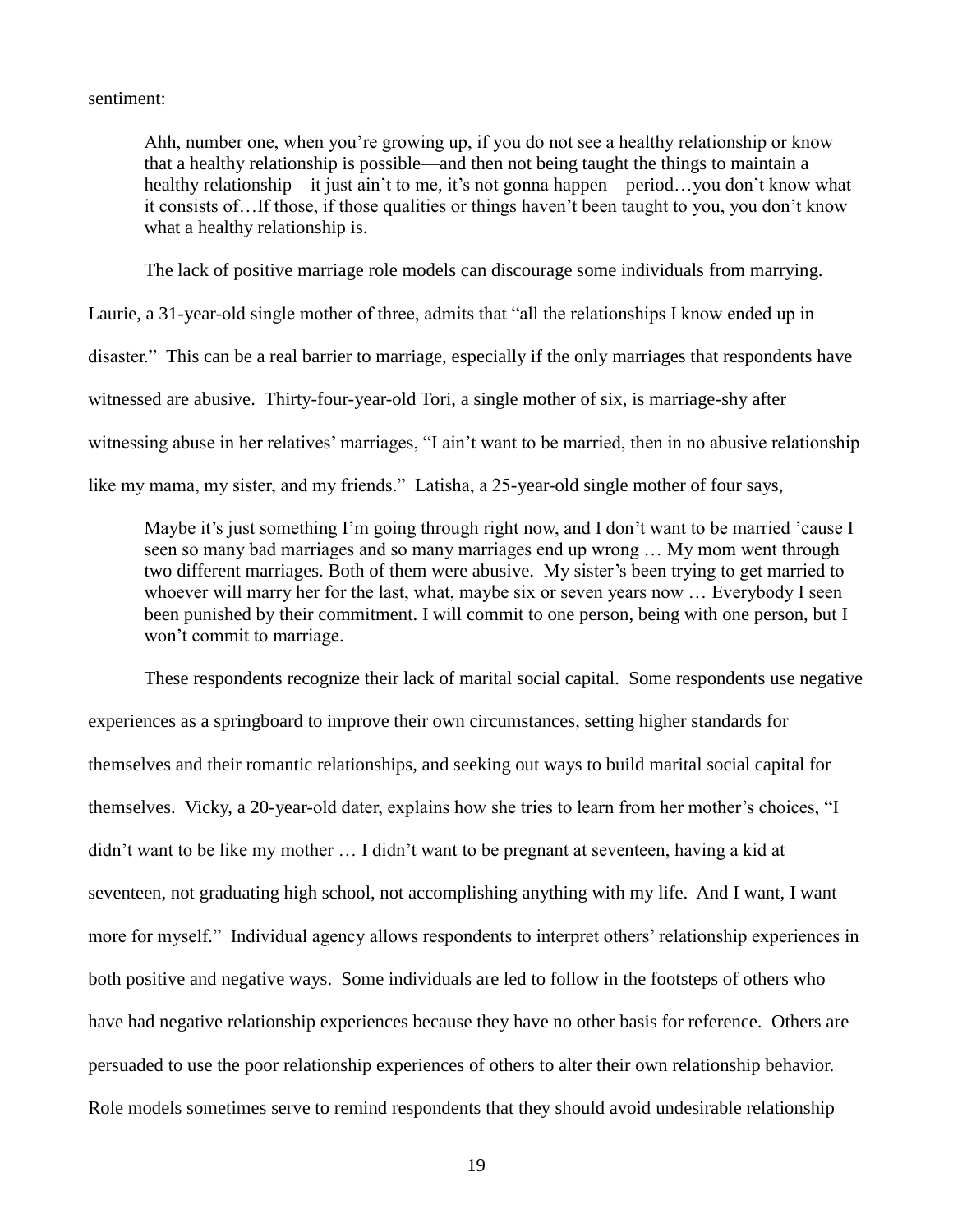behaviors, decisions, and outcomes and seek positive ones instead.

### *Peers*

These data provide clues about the role of peers in marital and relationship decision-making. We conceptualize peers as same-age others who are friends, co-workers, or family members, such as cousins or siblings, because many respondents claim that their family members are their friends. The distinction between family members and peers is not always clear-cut. We asked respondents how friends have influenced their relationships and contributed to the development of marital social capital. Most respondents contend that they make their own decisions about relationships regardless of peer attempts at influence; others argue that peers influence their relationships greatly and are thankful when friends are supportive because they can enjoy their romantic relationships knowing their partners are accepted by others. Alan, a 26-year-old cohabiting father of two, says that his friends approve of his relationship and it influences his relationship with his partner ""cause it makes me and [my partner] feel good about ourselves ... like we can make it last longer." When asked how his friends influence his relationship, Scott, a 48-year-old married father of one, says, "Well, I guess the more support that you have in anything that you ever involve yourself in life, the more successful you are likely to become at it."

Respondents often reject negative assessments from peers and insist that they do not care what others think of their current or past relationships. Lydia, a 22-year-old dating mother of four, says, "It would probably bother me to know why, exactly why they don't like him. But, as far as them accepting him and, and me solving the problem of why, I really wouldn't care." When asked if she is concerned about her friends' input on her relationship, Mae, 36-years-old and single, says,

Nah. I mean, I do. But, in the end it's still my decision. So, I mean … mean, I, I care what they, you know, their opinions is. Because, you know, they're my friends … They have had relationships where, you know, she make their, they make their comments what they see you or how they feel. And I make mine about their relationships. But still, in the end it's our decision.

Respondents who are currently or have been in abusive relationships often agree with friends' negative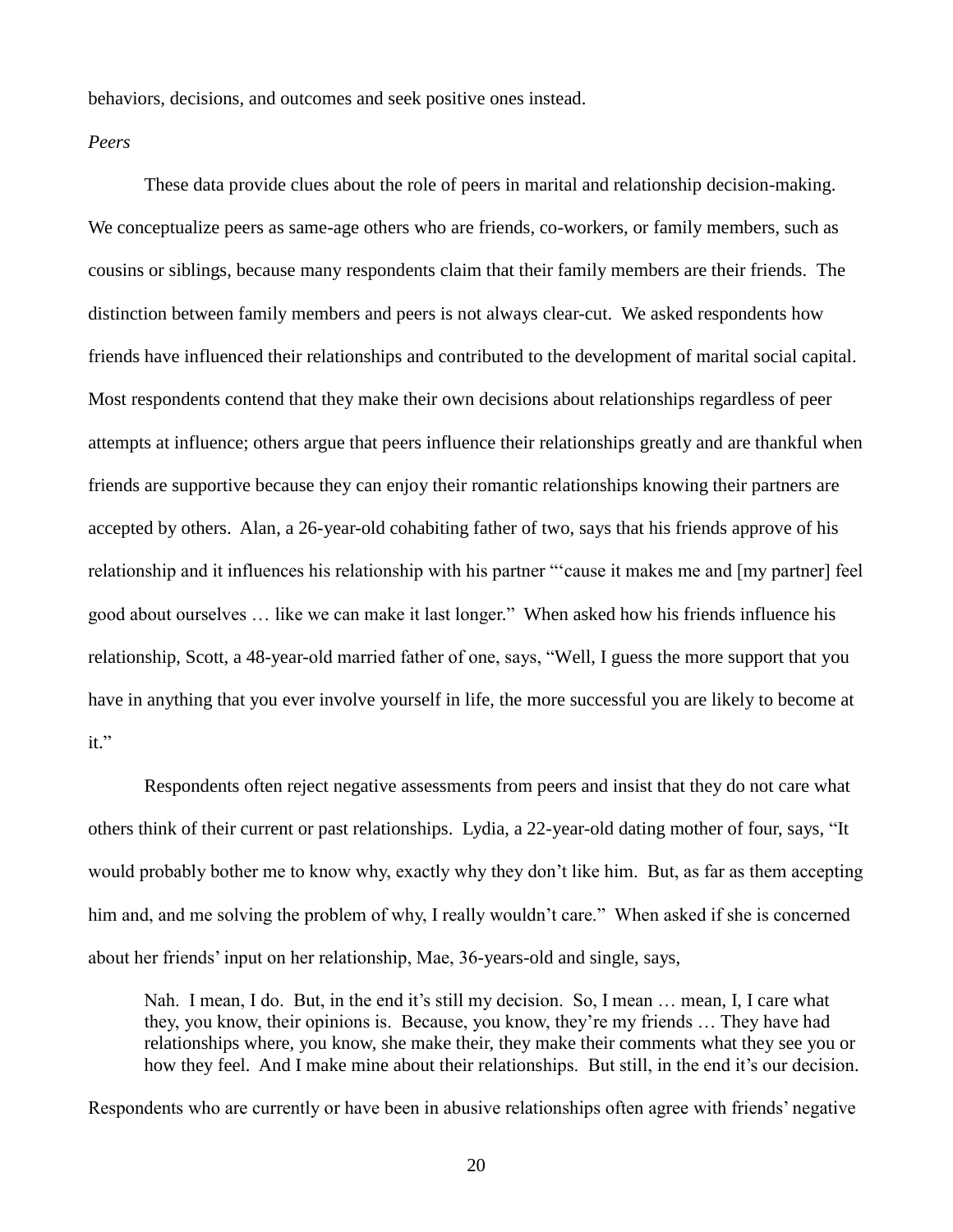evaluations, yet sometimes elect to remain with their abusive partners. Friends of respondents in abusive relationships sometimes encourage breaking off the relationship, yet remain supportive of the respondent and gently tolerate her relationship. For example, Nancy, a 48-year-old dating mother of four, argues that it is hard for her to have a relationship with her boyfriend because no one supports her relationship, but they are polite to him for the time being, "I can't go and see my friends. It's like she said last night, the couple times you brought him over were fine. And she says, but you know, you bring him over three or four more times, she said, I'm gonna have to put him right in his place." Overall, although many respondents take the time to listen to their friends' advice, they often decline to implement it; yet respondents understand that their friends and peers want the best outcome for them. Respondents are often only receptive to positive peer assessments of their relationships, and even then, they often claim they are indifferent or impervious to influence.

Although the majority of respondents claim they have no or few positive peer role models in their lives, there are a few who do. For example, Lara, a 28-year-old married mother of three, says that her friends are good marital role models for her relationship because she watches them work through their marital problems rather than dissolve their unions. Her peers contribute to the development of her marital social capital; observing others' relationship strategies encourages her to work through her own problems and remain married. Lara explains, "a couple other of my friends, they're married. Not that they have a perfect life. Nobody is perfect. So, just to have that to encourage you … you might have issues or problems with your kids, or problems with your husband. But, you still can get through it." Respondents like Lara demonstrate the positive effect that the exposure to good role models can have on relationship behaviors and decision-making processes. Tania, a 24-year-old cohabiting mother of three, severed a relationship with her friend whom she feels is a bad role model and negative influence on how to handle jealousy in the relationship,

Me and him have a relationship that we're not gonna be so jealous of each other. 'Cause my friend, she's so jealous about her husband. Even if they tell each other, she gets mad. I don't want to be like that ever. 'Cause I don't want to be like that either. So I haven't talked to her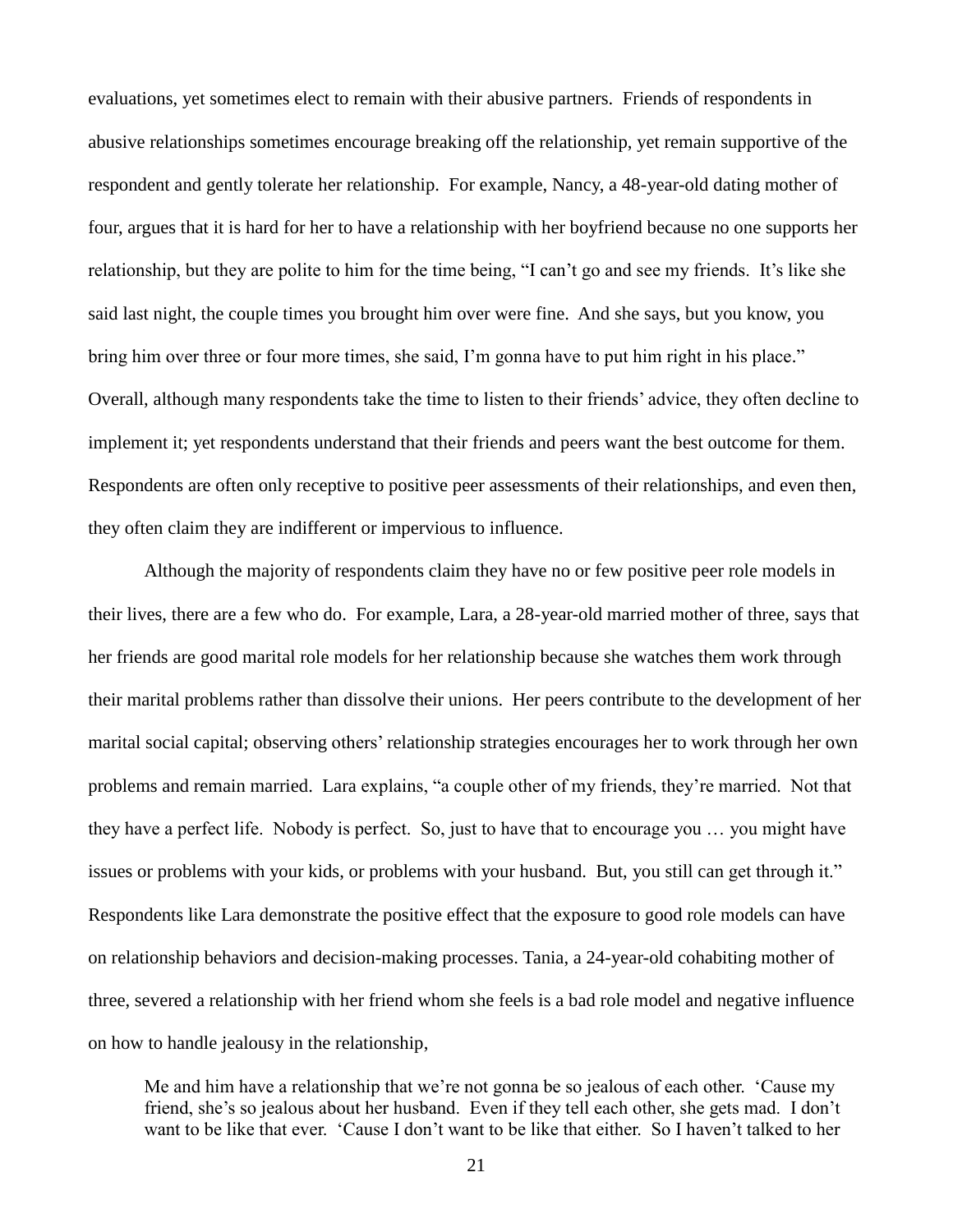for a while, ‗cause she's trying to get me mad at him. And I'm like, no. I'm not gonna let nobody ruin our relationship.

Tania represents respondents who may end friendships that do not help to support their relationships. Indeed, peers have the power to influence respondents and help them build marital social capital; however, several respondents argue that they are indifferent to peer opinion and resist attempts at influence. On the other hand, there are also some respondents who are eager to change their romantic relationship courses by seeking like-minded, pro-marital peers and rejecting peers deemed negatively.

## *Community Neighborhoods*

Using U.S. Census data (2000), we find that over two-fifths (44%) of respondents live in highpoverty neighborhoods. Our study sample also generally resides in neighborhoods with low marriage rates. Linking census data to the addresses of our sample, we find that nearly one-half (45%) of the respondents live in census tracts where less than 38% of the population is married. Forty-one percent of our sample lives in census tracts where 38% to 52% are married. Only 14% of sample respondents live in census tracts where 63% to 76% of the population is married. There are no sample respondents living in tracts where more than 77% of residents are married, yet more than half (55%) of the focal county population is married. Thus, our sample resides in neighborhoods with low marriage rates.

However, our qualitative interviews do not yield strong findings about the influence of the neighborhood. We do not directly query about neighborhoods; however, at the same time, respondents do not speak about their neighborhood but rather people in their family and peer networks. Their comments about the environment were more broadly based on the economy and claim there are no good men in the entire state. Our sample is quite mobile (27% moved within a 6-month period), and their social networks extend beyond neighborhood boundaries. Thus, the notion of neighborhood may not strongly resonate with a disadvantaged, mobile population.

## *Relationship Education Programs*

Respondents claim they participate in relationship education programs because they recognize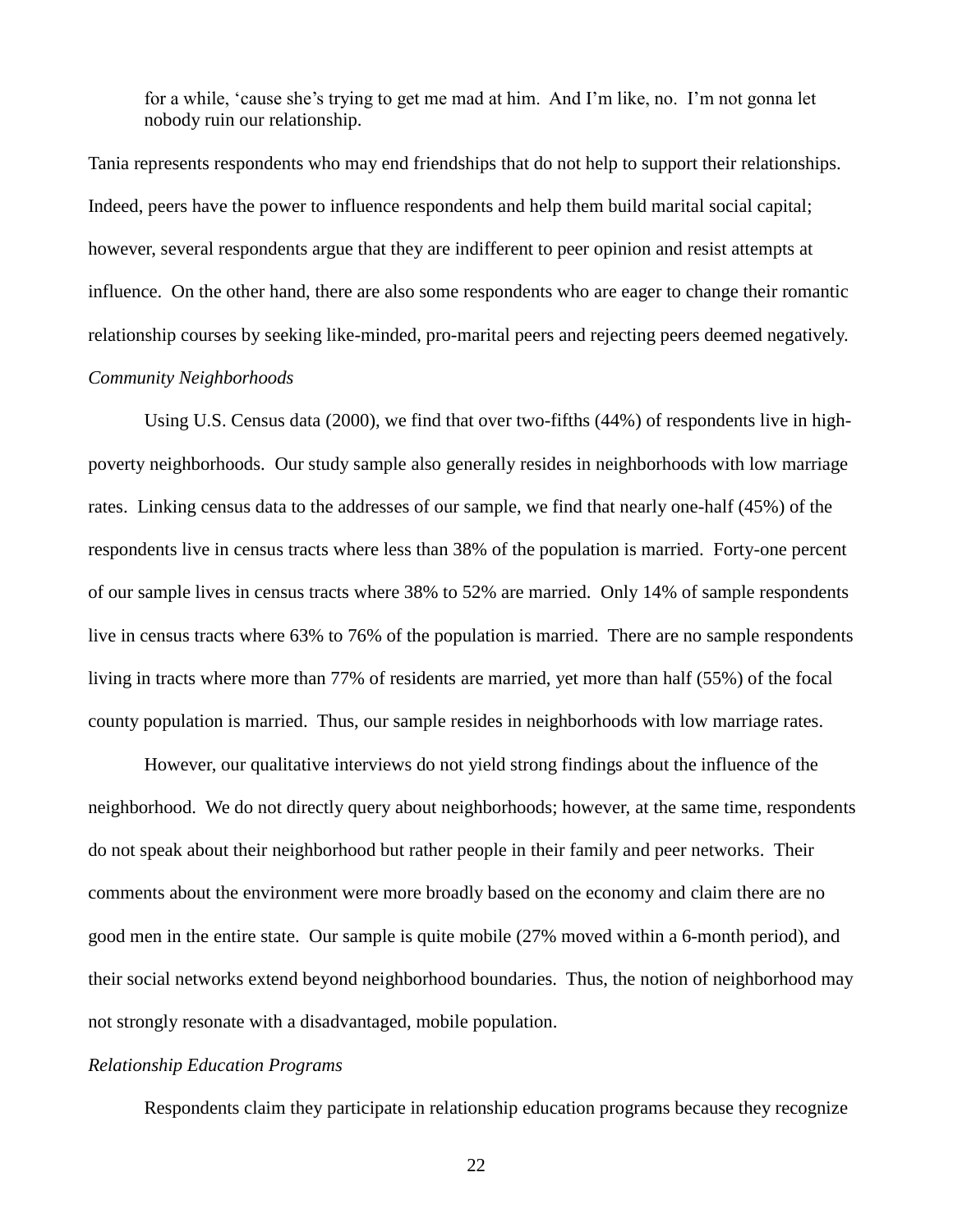that they need new strategies for forming and maintaining healthy romantic relationships. Respondents want to learn skills they can apply to their romantic relationships. Alan, a 26-year-old cohabiting father of two, wants to learn how to analyze problems that arise in his relationship. Alan explains, "we're gonna attend it, and we're gonna figure out what's going on and where we are getting into a sticky situation in our relationship and why it's going so rough." For respondents, the program serves as a first step in finding new sources of influence that have pro-marital attitudes and might be able to help them develop positive relationship skills and build marital social capital. Debby, a 56-year-old married mother of four, says that she took her class because she was desperate to save her relationship: "my relationship was not going like I thought it would and I knew we weren't gonna be able to communicate and do it on our own. We needed help." Additionally, participation in marriage classes provides new opportunities to break the cycle of unhealthy relationships. Mae, 36-years-old and single, explains, "I guess [I attended the class to] understand the cycle. I should call it a cycle. The cycle of relationships between men and women. Umm…you know, me and, who I choose, I guess, the same type of men over and over...I was really wondering why I was choosing the wrong kind of men."

One way the program directly influences respondents is through the instructor who is frequently cited as the respondent's only source of relationship support. We conceptualize instructors of relationship education programs as Granovetter's (1983) "weak ties" who introduce novel behavior and ideas—in this case, marriage and healthy relationships—into communities. They are often the greatest sources of positive influence in a context where marriage is rare. These individuals provide emotional support for respondents and give them advice and tools for relationship success, helping them make better choices in their relationships. Instructors often share their personal marital ups and downs with their students, which gives them a new vision for the possibility of a positive marriage. Janice, a 30 year-old mother of three, explains how her instructor helped her repair and sustain her existing relationship, "umm, well one of the teachers ... some of the things I was going through one of the teachers had been through. And she had gave me some advice of the things she had did-about the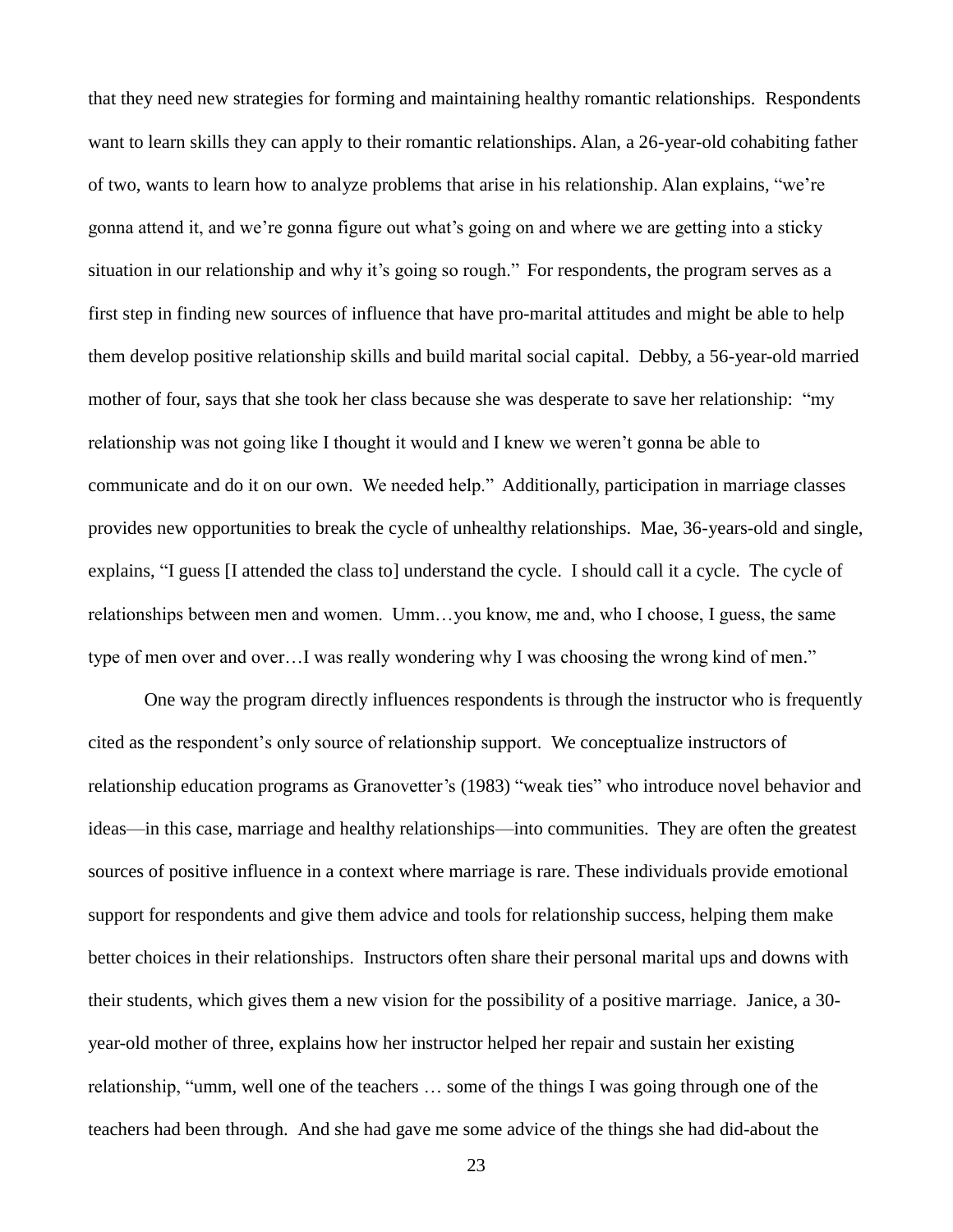problems that I was going through with my boyfriend." Patsy, a 32-year-old respondent, contends, "the couple that taught it were phenomenal … they talked about the real issues in relationships, and how even in a loving relationship they, they have those issues themselves. So … it was very, umm, good to see that you can solve problems just by the way that you talk to some one else."

Program instructors are also sources of indirect influence, in that their successful relationships are positive models for participants. For many of our respondents, healthy relationship program instructors are often the only examples of positive relationships available to them. Jill, a 21-year-old dating mother, explains how her instructors' enduring relationship influences her willingness to work out problems in her relationship:

[The instructors are an interracial couple]. They've been married since before…this whole segregation thing…The racism, everything like that. And they lived through that. Come on, that's something big for you all to stick through. And that was the main thing in their relationship—the love that they have for each other. And that basically caught it. Like, if you all can get through that, I can get through the [minor problems like the] glass being on the counter.

The program also offers a network or set of peers who are similarly minded. Program participants sometimes build and express a sense of camaraderie with classmates due to similarities with problems in life and the desire to better themselves and acquire marital social capital. For example, Carol, a 54-year-old cohabiting mother of three, says, " 'cause you coming to a class, you know, you, you, you build, umm, like a closeness—like, a friendship sometimes in your life." Micky, a 41-year-old dating mother of two, says she enjoyed the class because:

It was just the people, the girls that were in there, and what we achieved, you know, together. Umm, having different needs but still wanting the same things out life…And, umm, just by being there when you think nobody else is there…I mean, you can go up and they got pictures of our whole class. And you can see how happy we were. You know? It was like, it was like our little family at that point.

The relationship classes also equip respondents with information to help their social network and are often eager to share their new relationship knowledge with family members, peers, and others in the community. For example, Dahlia, a 28-year-old dating mother of four, shared the skills she learned to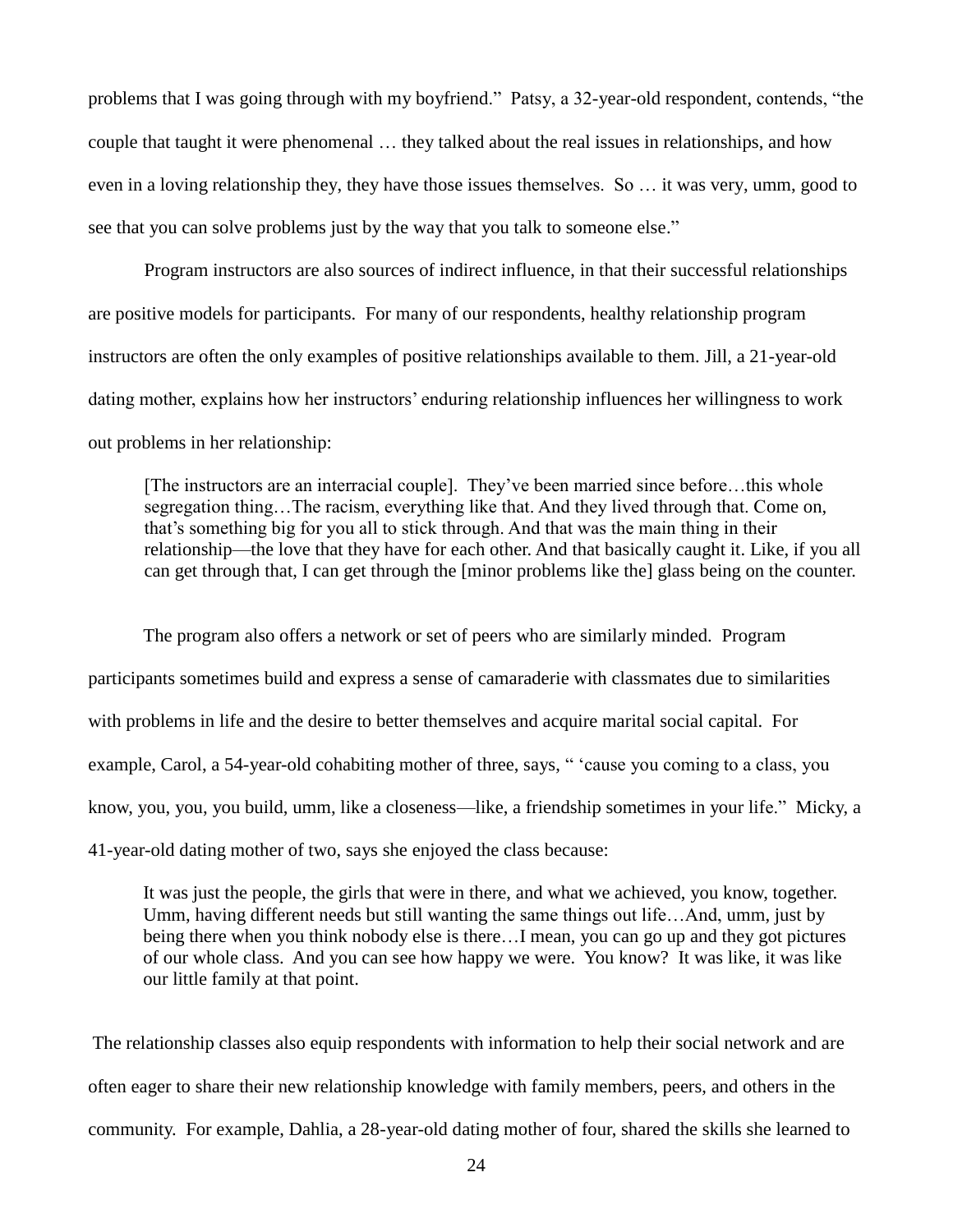help prevent her brother's marriage break-up, "So I got in there and I tried to let them know...You have to try to work things out. You have to go with your feelings...You have to express yourself...But I learned how to help other couples...I have helped some people if they listened." Here, Dahlia is diffusing the lessons learned in the class to others to help them build marital social capital.

#### *Religious Organizations*

Religious organizations contribute to the development of marital social capital by structuring the courtship process and providing search criteria for partners. Approximately sixty-eight percent of respondents report having faith in God, while only about two-fifths (39%) actually attend church. Interviews suggest that religion influences many respondents' romantic lives; yet others view religious mandates as unattainable and restrictive and tend to feel like failures when they do not order their lives in the 'right' way as prescribed by the Church.

Participation in religious organizations or religiosity is an important characteristic for potential partners. Religious partners are viewed as being more committed, family-focused, and avoidant of negative temptations. Tanisha, a 37-year-old single mother of four notes, "well what I'm looking for is a man that's in church right now … He don't have to go to my church; as long as he is going to church.‖ Tanisha, and others, believe that attending church and maintaining certain beliefs implies a level of devotion and attractiveness that non-religious men cannot offer. Denise, a 48-year-old single mother of three, wants a man who is "spirit-filled" because she too is "spirit-filled." Some respondents find the religious beliefs of their dating partners to be a hindrance. A difference in religious beliefs or a difference in the intensity of beliefs can create problems. Gail, a 23-year-old single mother of one, details her experience,

… it ended because … he wanted me to go to church, and I was like, ‗no. If I want to, I will. But you can't make me do something that I don't want to do'. So ... I accepted him ... for the way that he was. But, he didn't accept me for the way that I was.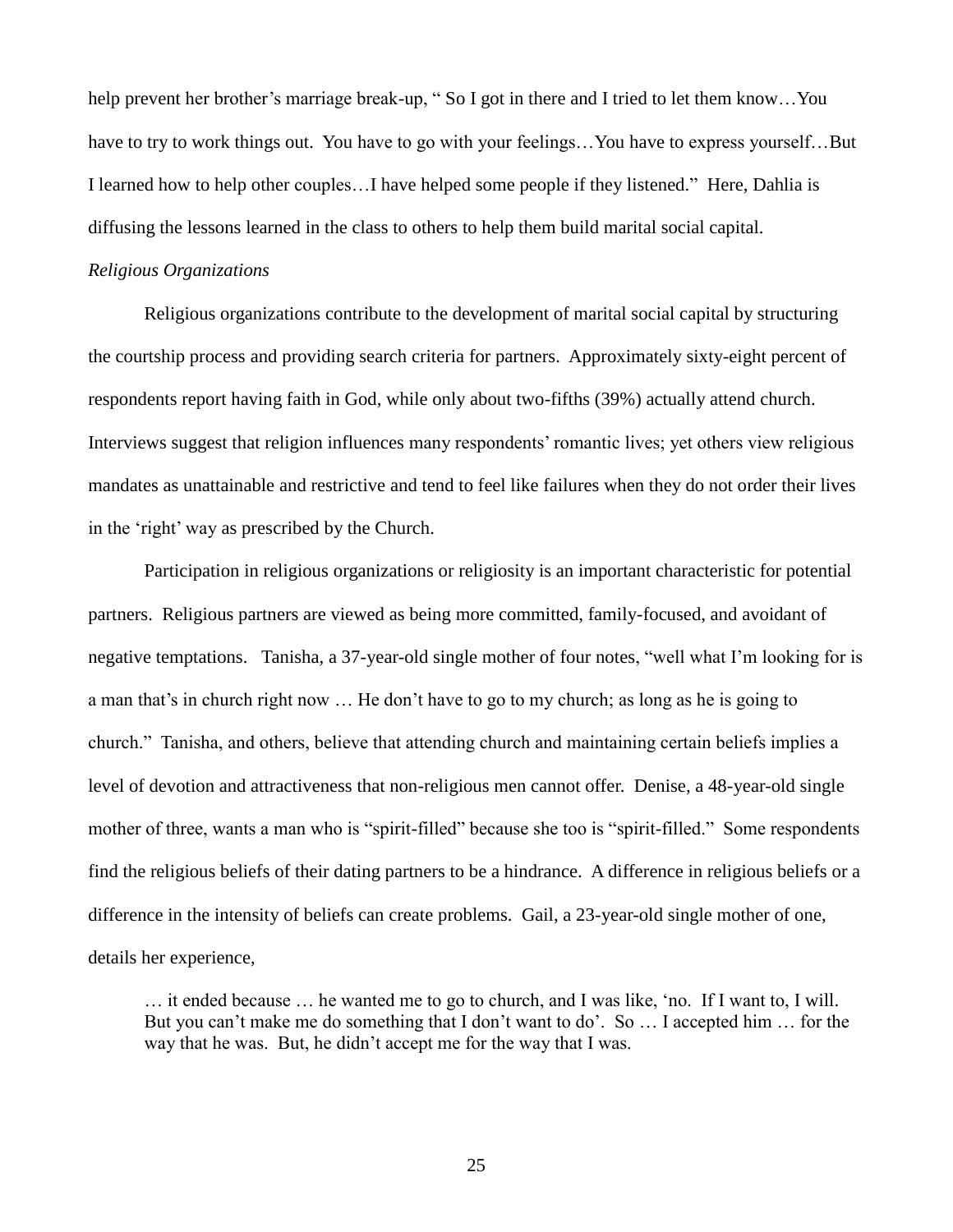Respondents believe that religion influences their relationship decisions by providing an underlying structure and guide for romantic relationships. Holly, a 53-year-old single mother of one, explains the problem with cohabiting based on her understanding of religious beliefs, "I would never live with a man ... 'cause the Bible says so ... my pastor always says that, umm, a man and woman shouldn't live together unless they married … Because if they are together living in a house, then they living in sin." For some, marriage comes with certain restrictions on behavior that is dictated by religious doctrine. Lydia, a 22-year-old cohabiting and engaged mother of four, considers how her relationship will change when she marries,

When you with somebody you just can leave at any given time...When you married and you go say your vows and you promising to this person and to God that you gonna commit, you can't do that … once I go in front of a church and I say my vows and I put that ring on his finger and we sign that paper … I'm promising to God, the Lord above, that I will not [cheat on him or leave] him.

Some respondents "find" religion later in life, which can be a positive influence toward good relationships and help respondents manage past relationship mistakes. For example, Lara, a 28-yearold married mother of three, notes that with age comes the wisdom to understand, "how I did my family was backwards." According to Lara, "it's more faith wise, is what pushed me more into getting married … I do more stuff with my faith than what I did when I was younger. And I'm older now and more understanding." Having made the mistake of rushing into sex with a dating partner, Alma, a 34year-old single mother of one, cites the influence of religious beliefs in her new relationship: "The way that I'm trying to aim my relationship with [my partner] is on the path of the light of religion … I wouldn't want to go the way I went with [my ex-partner] for a month … I saw him … he called me. The next thing you know we're sleeping together. And then, like, a month later, [he's] gone." The religious basis to marriage can provide behavioral guidelines about how to manage relationships.

On the other hand, religious groups may be a negative source of influence by preventing individuals from having good relationships that are not in accordance with religious mandates. Several respondents mention that their religion denounces cohabitation—a realistic alternative for many in this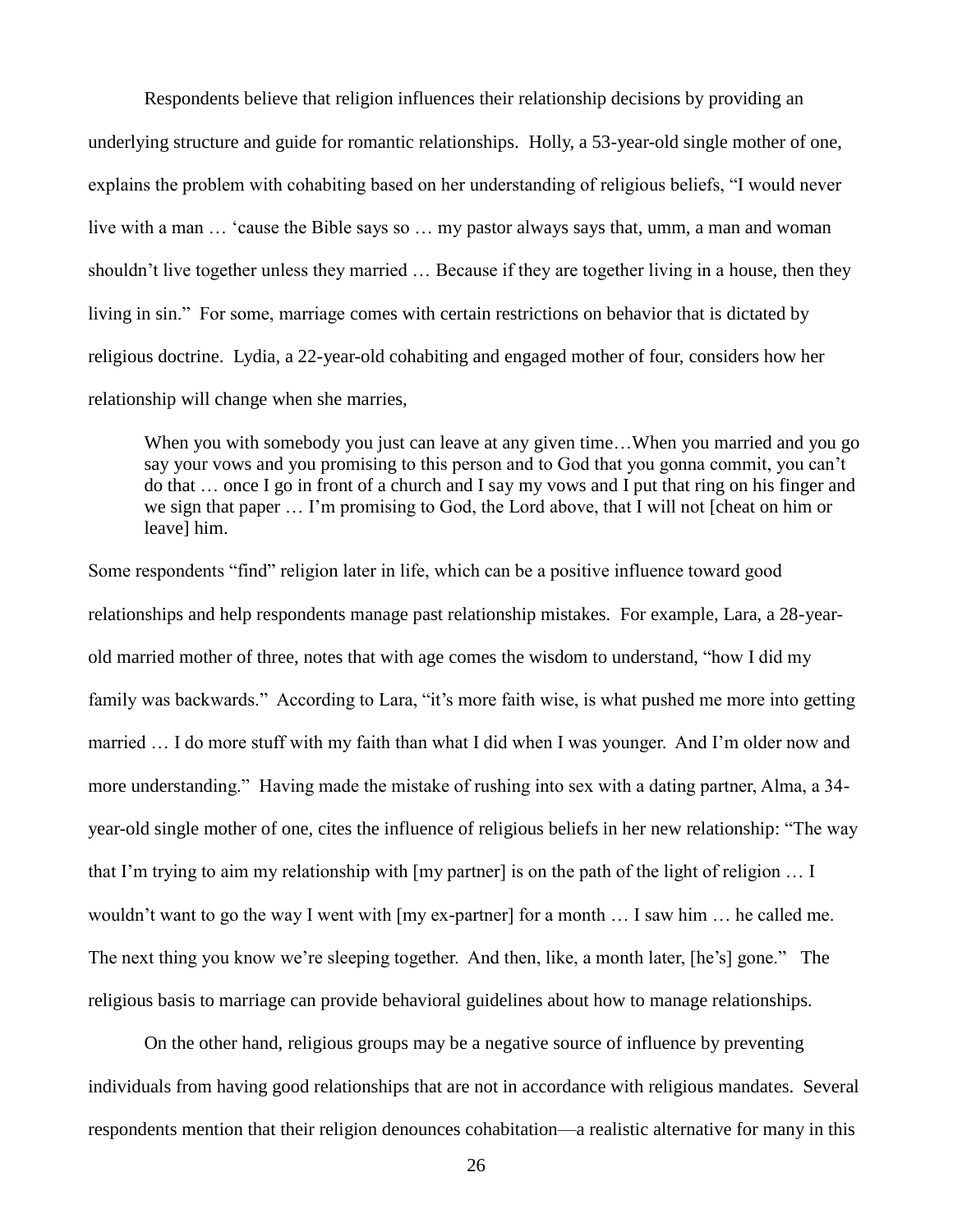population—and rejects divorce, which may force people to remain in bad relationships. These mandates are expressed by pastors and fellow parishioners, though they are sometimes difficult to incorporate into various relationships contexts. As noted above, respondents in non-traditional relationships sometimes speak of the negative influence of religious doctrine. This influence may lead to feelings of guilt and restrict their relationships because their relationship patterns conflict with religious mandates. Laurie reflected upon "living in sin" with her last romantic partner, and says, "in the back of my head I always feel bad about it.‖ Laurie's church withdrew instrumental support after she repeatedly went back to the abusive father of her child born out-of-wedlock. Forced to make a decision, Laurie decided that her relationship was more important than her involvement in the church.

At the same time, religious organizations in the community may be the *only* source respondents have to help guide them toward positive relationships and behavior by providing models for healthy marriages. Scott, a 48-year-old married father of one, explains, "I seen a sign the other day  $\dots$  it's posted at this church, and it says ... 'Lead by Example' ... It's not so much your words or what you say, but it's always by what you do … By them giving examples through their lifestyles and their marriages." Scott also mentions that a fellow parishioner knew of his desire to improve his relationship skills, so the parishioner gave Scott a relationship education program flyer, and he subsequently attended. Thus, members of the church community can be positive role models and sources of influence contributing to the development of marital social capital, but we find relatively few respondents view their religious community in this manner.

## *Ending the Cycle of Unhealthy Relationships*

While most respondents have not experienced positive relationship role models, they recognize the importance of finding new sources of influence and ending the cycle of unhealthy relationships. Respondents often achieve this by setting a good example for others and sharing new skills they learn in their relationship classes with children, partners, friends, extended family, and co-workers. They seek new ways to build marital social capital—to find lasting and successful relationships, to partner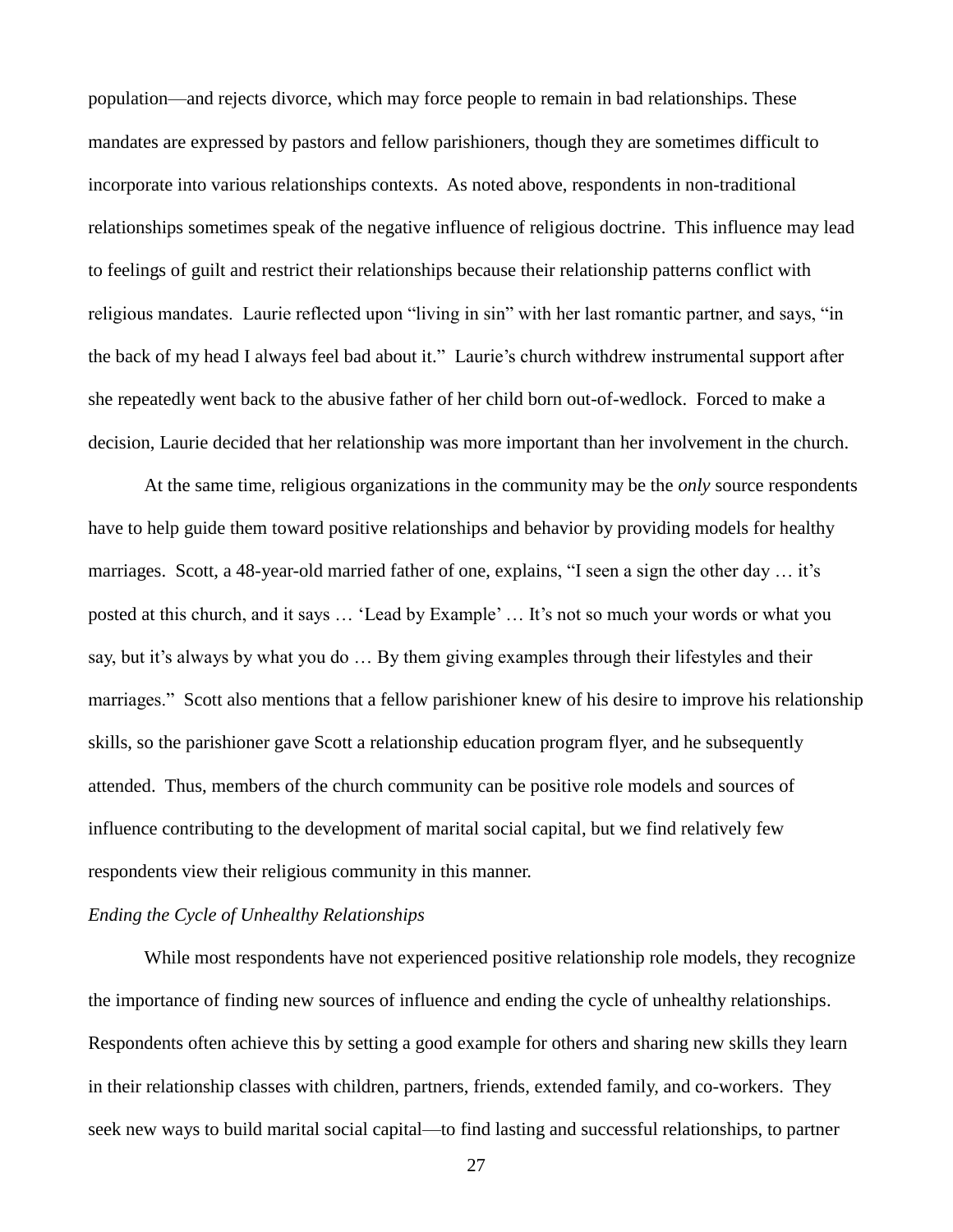with someone of quality, to sustain existing relationships, and to become good sources of influence. This may not be surprising given they all decided to enroll in a healthy relationship program.

As noted earlier, we define marital capital as the influences and experiences that respondents bring with them to relationships that either increase or decrease their odds of relationship success. Some respondents try to increase their marital social capital by trying to reach their marriage ideals. Many program participants seem to have a clear picture of the kind of person with whom they want to have a relationship, and they seek to find people who will match these characteristics. For example, Jill explains the importance of coupling with a like-minded partner who challenges her to change and grow in positive ways. She states,

My whole thing was, is that I want somebody that wants what I want. And maybe not wanting want I want, but at a certain extent have, see what I want and what he wants and then we combine what we have and grow from there … It's just someone, the basic things-loving, caring, you know, intelligent, someone that I can learn from. You know, even teach and let him learn from me. Someone I can just grow with and not just be stuck at a certain level. I want to grow.

This quote illustrates how Jill is trying to find someone who will improve her chances of making the relationship a success. She recognizes how relationships can become stagnant and wants to find a partner who can grow and improve along with her.

Single respondents often speak of hypothetical partners, or ‗ideal' partners, that they anticipate dating and marrying in the future. Interestingly, these partners, though not currently in the lives of respondents, act as guiding forces that influence respondents in concrete, albeit indirect ways. Respondents change things about themselves in an effort to please an ideal partner or meet the expectations of someone they would like to date in the future. Marie, mentioned earlier, recognizes that she has to change things about herself in accordance with values she believes her future ideal partner will require of her, "umm, just basically trying to get myself in order so I can become somebody's wife ... I don't want to [drink and] I don't want to date anybody that drinks." The influence of hypothetical partners is exclusively indirect as these partners are not yet involved in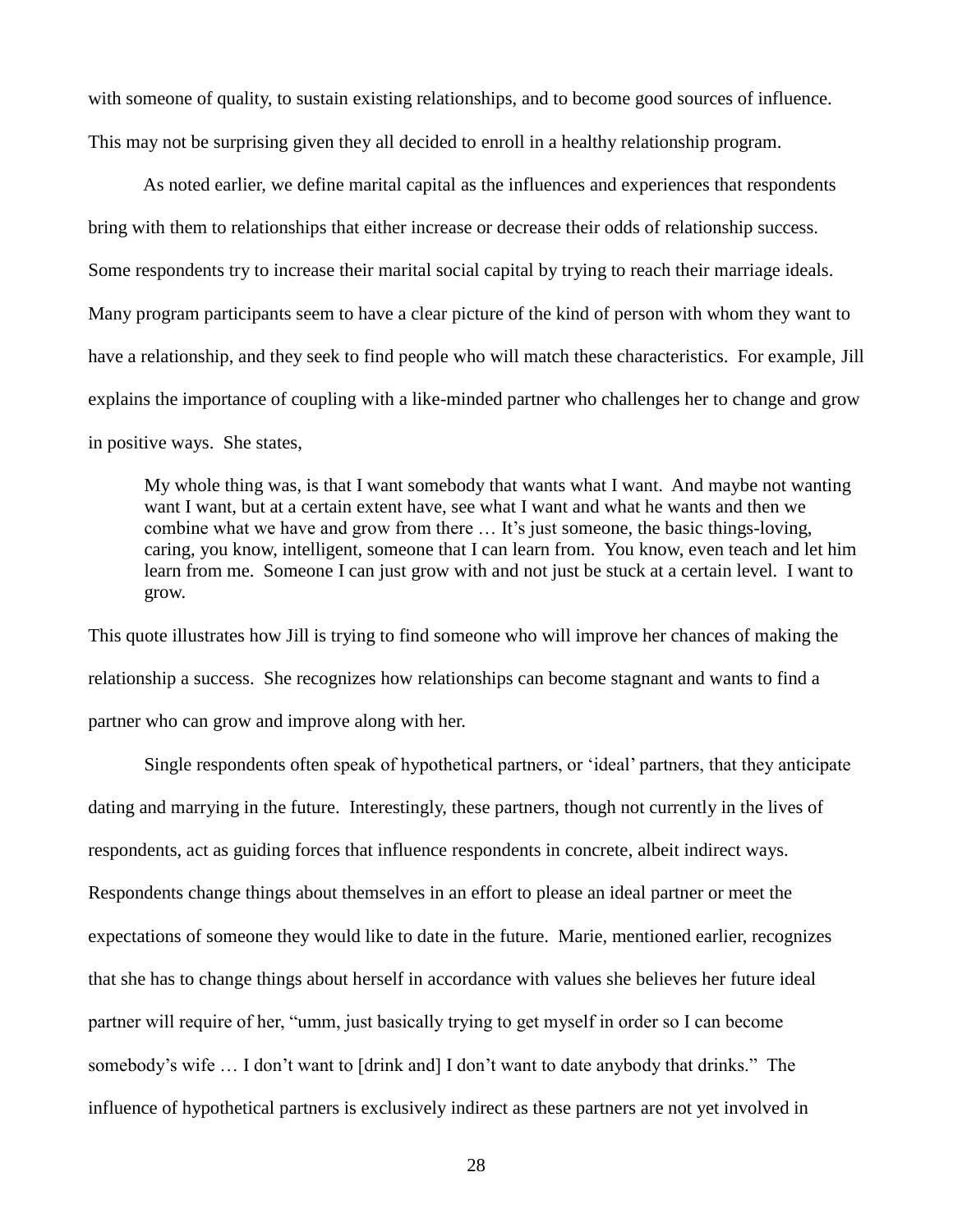respondents' lives. This ideal acts as a guide for improving Marie's marital social capital.

Recognizing how marital social capital limitations shaped their own lives, some parents try to compensate for lack of capital in their children's lives. Parents mention trying to set good examples for their children and live in such a way as to be good relationship role models. Some respondents are willing to change their bad habits in order to set a better example for their children, thus increasing their children's marital social capital. While most marriage initiatives focus primarily on relationships between men and women, we found that some respondents attended with the main goal of learning how to interact with their children. Latisha admits that she wanted the program to teach her how to be a better role model for her children, "... like, to me [the program] should have been about us as role models and us seeking ... to do new and good things with our children."

In addition, parents seek suitable role models in the people they date so they too can be a positive influence on children's lives. In so doing, they are increasing the marital social capital of their children and ending the cycle of unhealthy relationships, preventing their children from experiencing the same lack of relationship success. Debbie, a 56-year-old married mother of four, was hesitant to let her boyfriend at the time (now her husband) move in with her and her son, "... you know, because I wasn't setting a good example. I mean, in my mind, in my moral, the way, well not the way I was raised but in my belief that wasn't right." Parents do not want their children to learn it is acceptable to move in and out of relationships. Mary, a single, 31-year-old mother of two states that she,

… don't really want to step into no relationship, because I don't want nobody to come into my life and get out my life again because of his mistakes or whatever. And my kids keep seeing that, and then they think its okay to keep on hopping into relationships. I want my boys to grow up and have just one woman, one wife.

We asked Krystal, a 29-year-old mother of three, what would have to be in place before she would consider marrying her boyfriend. She replied, "... stability. Both of us in a job, both of us ... having all of our kids in the proper daycare or proper schools that would fit the needs of our kids. I mean, making sure that if he is the perfect role model for my kids."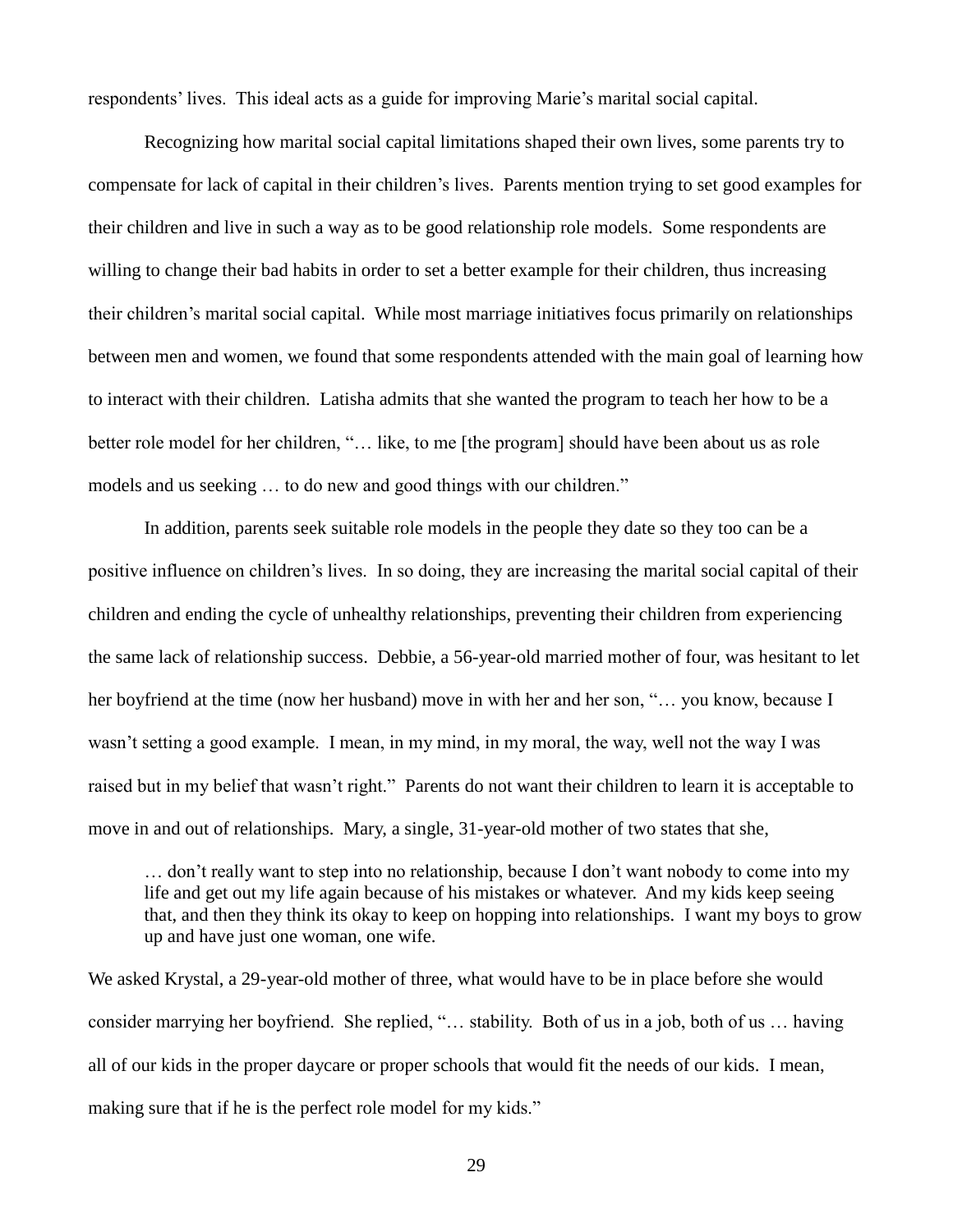Finding good role models for their children is often necessary to undo the damage done by their children's biological fathers. Some women discuss how ex-husbands or the fathers of their children fall short as positive role models. Gail, a 23-year-old mother of one, is in the middle of divorcing her husband. When asked what she is looking for in an ideal partner, she stated, "... this person's gonna be in, in my son's life. And I want to make sure that they got their head on straight and can set a good example for my son. And my ex-husband is not, or soon to be ex-husband is not a good example for him." Gail goes on to say that she is looking for,

…someone that will have to be a role model. Someone that can set a good example for my son. ‗Cause it doesn't make sense if I'm working so hard and then he comes home slacking … then [my son] thinks he can do the same thing. And that's not the way that you're supposed to live life. And his dad is a prime example of that.

While most respondents have not had good examples of successful marriages and relationships, they recognize the importance that role models have played in their lives in the development of their marital social capital. Their lack of marital social capital has made them work at improving themselves and find a mate who possibly has good marital social capital, thus increasing their chances of success. Moreover, they want their children to have better lives in general and positive romantic relationship trajectories specifically. One way to ensure this is to try to set good examples for their children and increase their marital social capital by exposing them to good role models. Sometimes this means putting their own lives on hold and waiting until after the children have left home before dating again.

## **DISCUSSION**

We address the importance of social context as a potential challenge to forming healthy relationships and marriages. Even though most program participants are supportive of marriage and would eventually like to marry, we find that the lack of positive marriage role models, as well as family, peer, and community influences, shape respondents' relationship beliefs and behaviors. Examples of successful, happy marriages are scarce in respondents' communities. Moreover, most respondents were raised in unstable family forms and lacked marital social capital development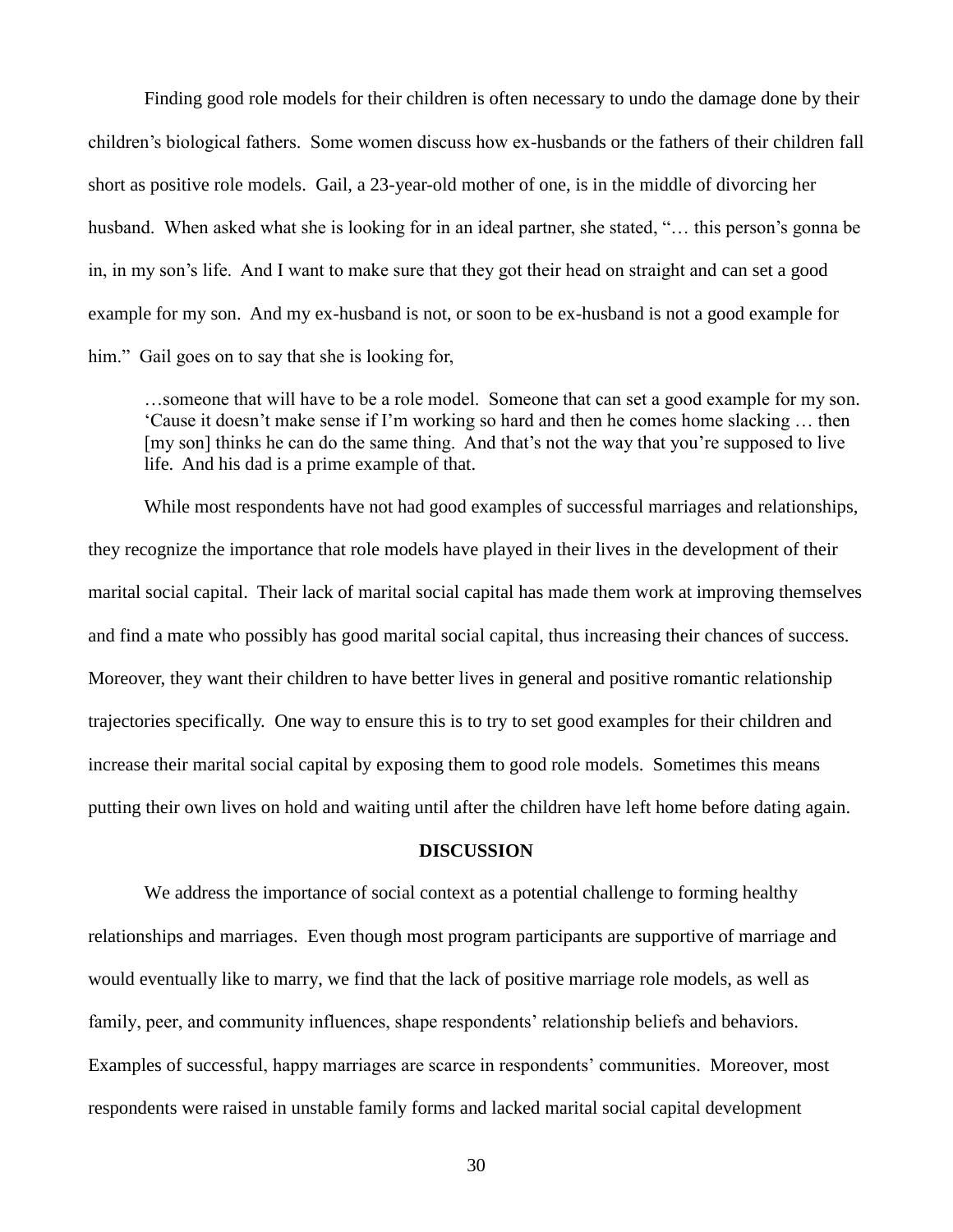opportunities. Coupled with the absence of role models among extended family and in the community, respondents are left without guidance on how to make a marriage work; moreover, they have learned to avoid bad marriages at all costs.

Throughout, we refer to the influence of role models. By observing role models who engage in unproductive relationship behaviors, or perhaps observing the lack of marital relationships in the social context, respondents may seek to avoid marriage. Only a few respondents in our sample directly know someone or live in communities with "good" marriages. We find that there is not a lack of relationship role models in the social context, but there is specifically a lack of *positive* role models. Lack of positive relationship role models, however, can be a source of motivation for change. As a result, our respondents often seek to improve themselves and acquire the skills they need to build marital social capital and become positive role models in order to interrupt the cycle of bad and broken relationships for the sake of their children.

Our work contributes to prior studies on family socialization by showcasing the ways that families influence adults and how childhood family experiences play a role in adult relationships. We find that family influences are not uniformly positive and may act to deter positive relationship progression. Contrary to our expectations, we found little evidence to suggest that families in disadvantaged social contexts influence relationship decisions by providing or withdrawing financial support for marriage. Negative family experiences are often a motivation to change and end the cycle of unhealthy relationships. These findings suggest that childhood family experiences may not have a straightforward influence on adult union formation and speak to some explanations about how family experiences matter in adulthood.

Results indicate that few respondents are susceptible to direct peer influence on romantic relationships. This finding is consistent with other research findings that suggest that susceptibility to peer influence diminishes over the life course as adults gain a greater capacity for self-reflection, selfsocialization, and assert a greater degree of agency compared to younger individuals (e.g., Giordano,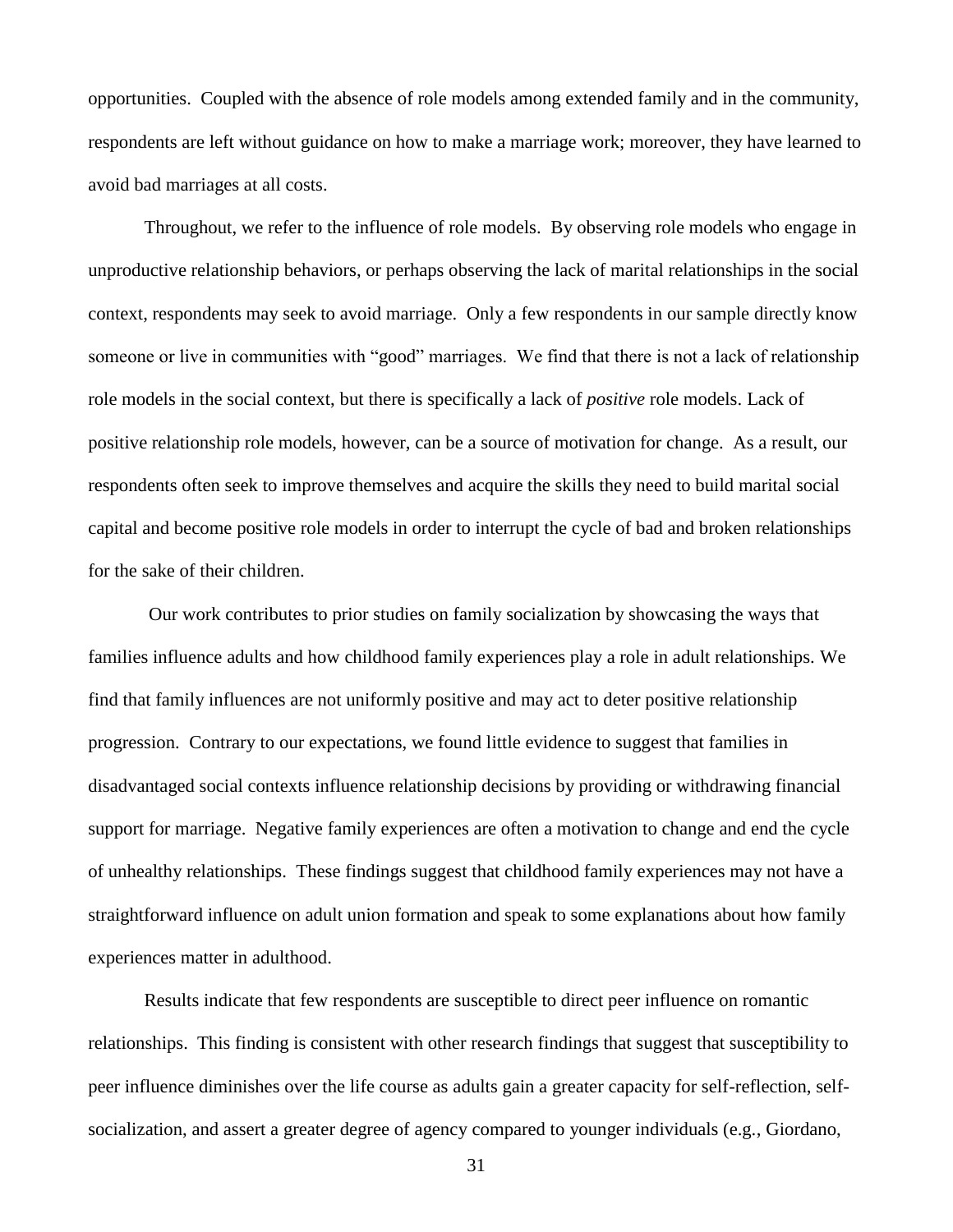Cernkovich and Holland 2003). Some respondents, however, appreciate friends' approval of relationships, which makes it easier to integrate their partners into their wider social networks and potentially lessens tensions in their romantic relationships. Respondents consider and evaluate the relationship behaviors and decision-making processes of their peers, but respondents do not act in accordance with example alone.

The community influence seems to operate in terms of the program and cultural supports in the neighborhood rather than just a direct influence of the neighborhood, per se. The high mobility of members in disadvantaged neighborhoods suggests that neighborhoods may not have a direct influence. Similarly, we find religion is not a strong influence in terms of establishing role models. Instead, religious communities serve as an important source of support and guidance in the development of marital social capital. We find that relationship education programs may represent "weak ties." It appears that the program instructors have a strong influence even greater than their own family or friends. Even though some disadvantaged men and women may lack of family or friend role modeling of healthy relationships, some individuals may adopt new attitudes, practices, and beliefs by observing or hearing about the experiences of others who have learned positive relationship skills from other sources, such as a relationship education program (i.e., weak ties). Furthermore, program participants may become the source and transmit their knowledge back to members of their community. Relationship programs provide respondents with relationship skills and new sources of influence. Though programs and participants are a potential new source of influence in the development of marital social capital, it is important to remember that there are barriers to diffusion of new ideas. Specifically, others may be unreceptive to respondents' advice or may be leery of governmental programs. These findings suggest that new relationship role models may emerge from these programs and become potential positive sources of influences on others.

In this paper, we refer the concept of marital social capital. Marital social capital can be thought of as enmeshment in a network of people who individuals may draw on for the support, norms,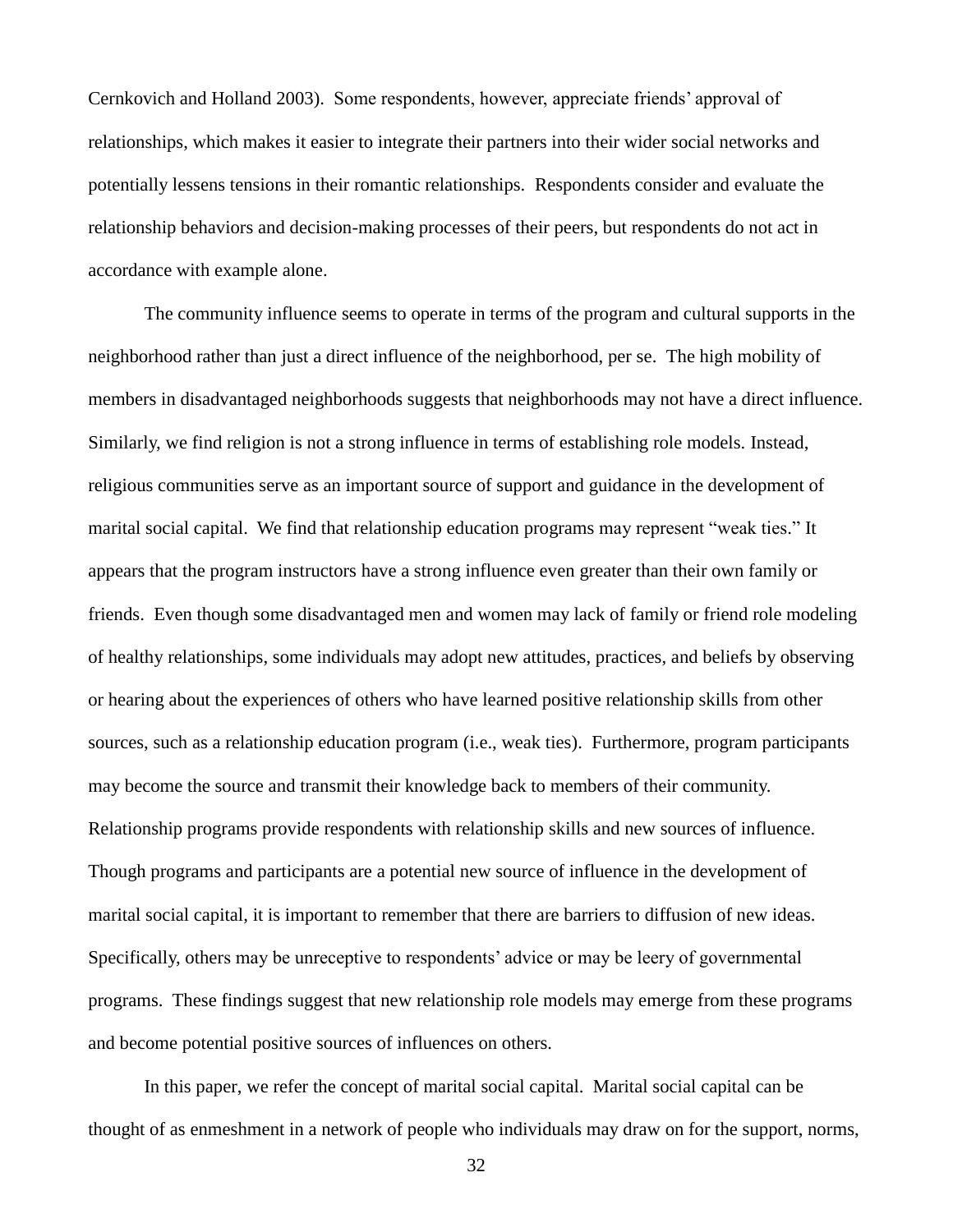and values to help them in their steps toward marriage and marital stability. Many respondents are entering into relationships without good examples upon which to base their decisions and behaviors or weak marital social capital. Additionally, many participants are in family and peer groups that are unable to provide different kinds of support to help foster healthy romantic relationships. Perhaps it is no wonder so few succeed in the marriage market – they are lacking marital social capital. It does not appear, however, that respondents are oblivious to the lack of marital social capital or the effect that it had on their lives. Respondents seem to be aware of how the lack of good role models shaped their own lives and work at improving upon their marital social capital. We find that respondents are interested in taking their lives in new directions by changing their relationship decisions and behaviors. They recognize the need to work on themselves in order to be better prepared for relationships. Some respondents make rational and observable decisions regarding themselves and the people they date in an attempt to try and increase their chances of finding a lasting and successful relationship, to partner with someone of quality, and to sustain existing relationships. Some parents are sensitive to their own lack of marital social capital and attempt to build capital to enhance the lives of their children. Parents build marital social capital for their children by setting good relationship examples and seeking suitable role models in the people they date. In sum, despite the fact that many respondents do not have positive marriage role models to emulate, they recognize the importance of being good role models for their children, as well as partnering with a good role model so that their children may have better lives and maintain better relationships with their future partners. In other words, they seek to end the transmission of negative and unhealthy relationship dynamics.

Our results suggest that future relationship education programs can be improved by recognizing that the social context of participants' lives influences marriage and relationship decisions prior to and beyond the program. These findings may not be generalized to all marriage initiative program participants because they are based on in-depth interviews with 57 respondents who participated in specific programs. Certainly, there is some potential selection bias in those who were willing to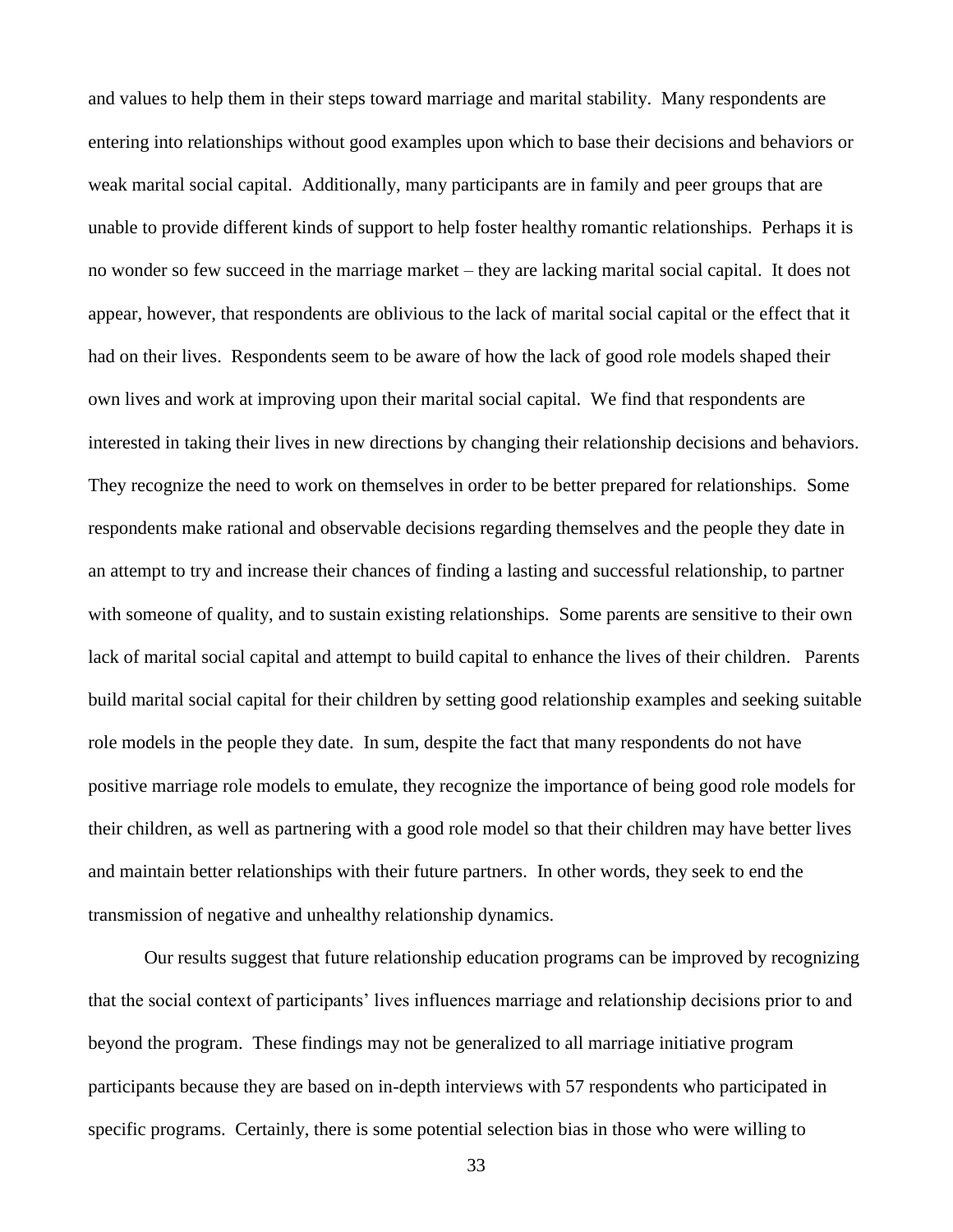participate in the study; for example, we had very few male respondents. Furthermore, respondents with extremely negative experiences may be reluctant to participate; however, our sample discussed quite distressing family circumstances. Even though our findings are limited to relatively disadvantaged respondents' experiences in one metropolitan area, we expect that the importance of social influence may be similar in other cities and among more advantaged populations.

Our qualitative data provide both theoretical and measurement contributions to further research marriage and family. As articulated by Wilson (1987), we demonstrate that disadvantaged respondents do lack ‗mainstream role models' and have limited access to marital social capital. This shows one mechanism through which disadvantage may influence behavior and attitudes. Wilson (1996) argues that in environments with weak social norms, economic factors matter more for family behavior than in environments with strong social norms. Thus, the influence of disadvantage may vary depending upon the social context. Our work also suggests extensions of social learning and diffusion theories by recognizing that individuals are not totally passive when embedded in these networks. For example, many respondents realized that not all role models in their life are positive. Some participants even took the initiative to stop unhealthy relationship cycles and become positive role models themselves in order to help their children build marital social capital. These represent feedback loops and should be incorporated into approaches aimed at studying individual change in family formation behavior. What still needs to be addressed in the literature is if agency in socialization is enough to overcome structural **barriers** 

As discussed in this paper, prior empirical studies on the barriers and challenges to marriage rarely consider the social context. Our findings along with other studies on social influence suggest that large-scale surveys should incorporate new measures of social context influences and roles. Fore example, surveys may include items that query about the extent of marriage in social networks to more direct measurement of how others influenced beliefs and behavior. Our results indicate that these social processes are complex and should incorporate positive and negative role models as well as a variety of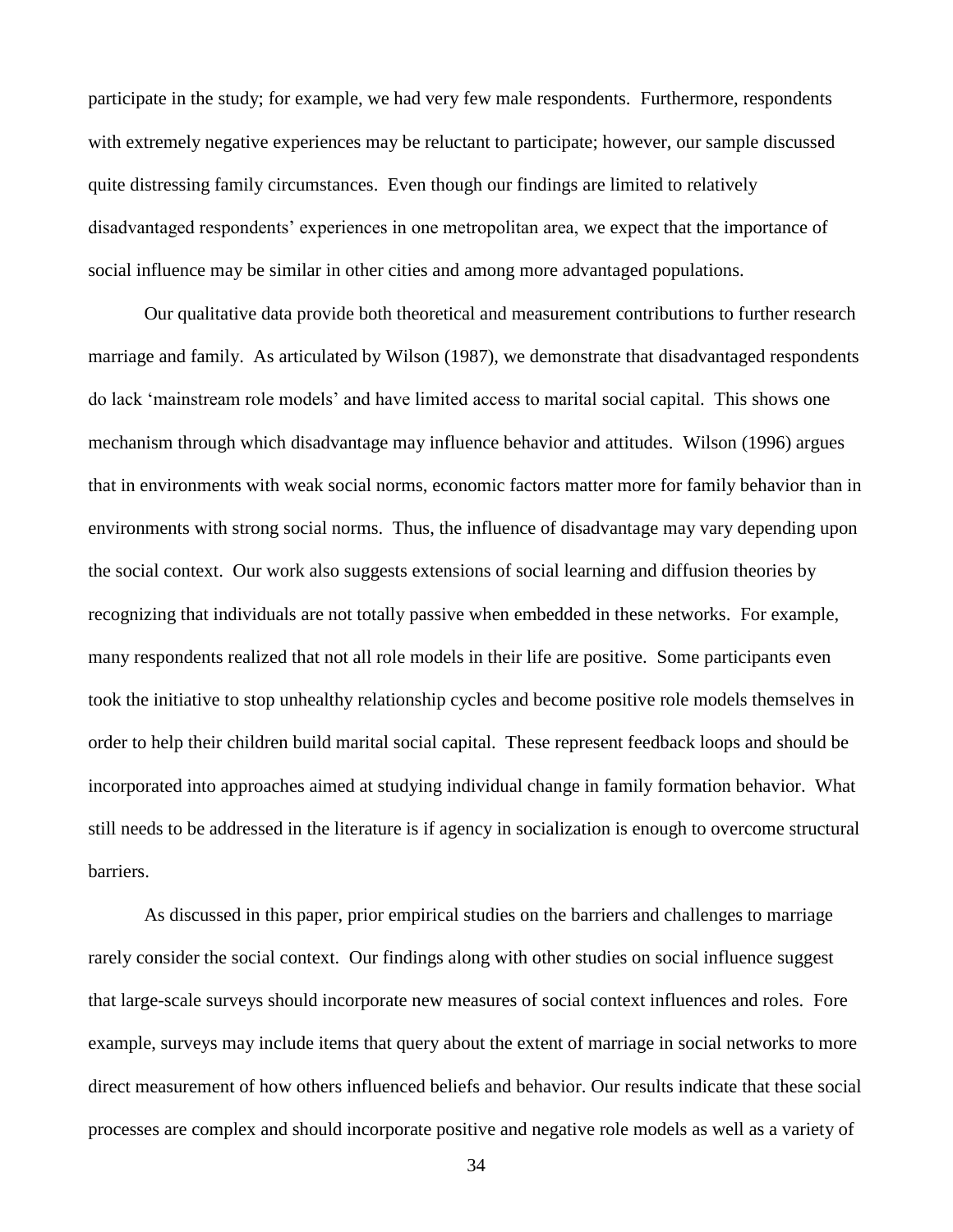sources of influence in disadvantaged social contexts. This paper showcases the value of considering social context in analysis of marriage processes and will hopefully generate further research on this topic.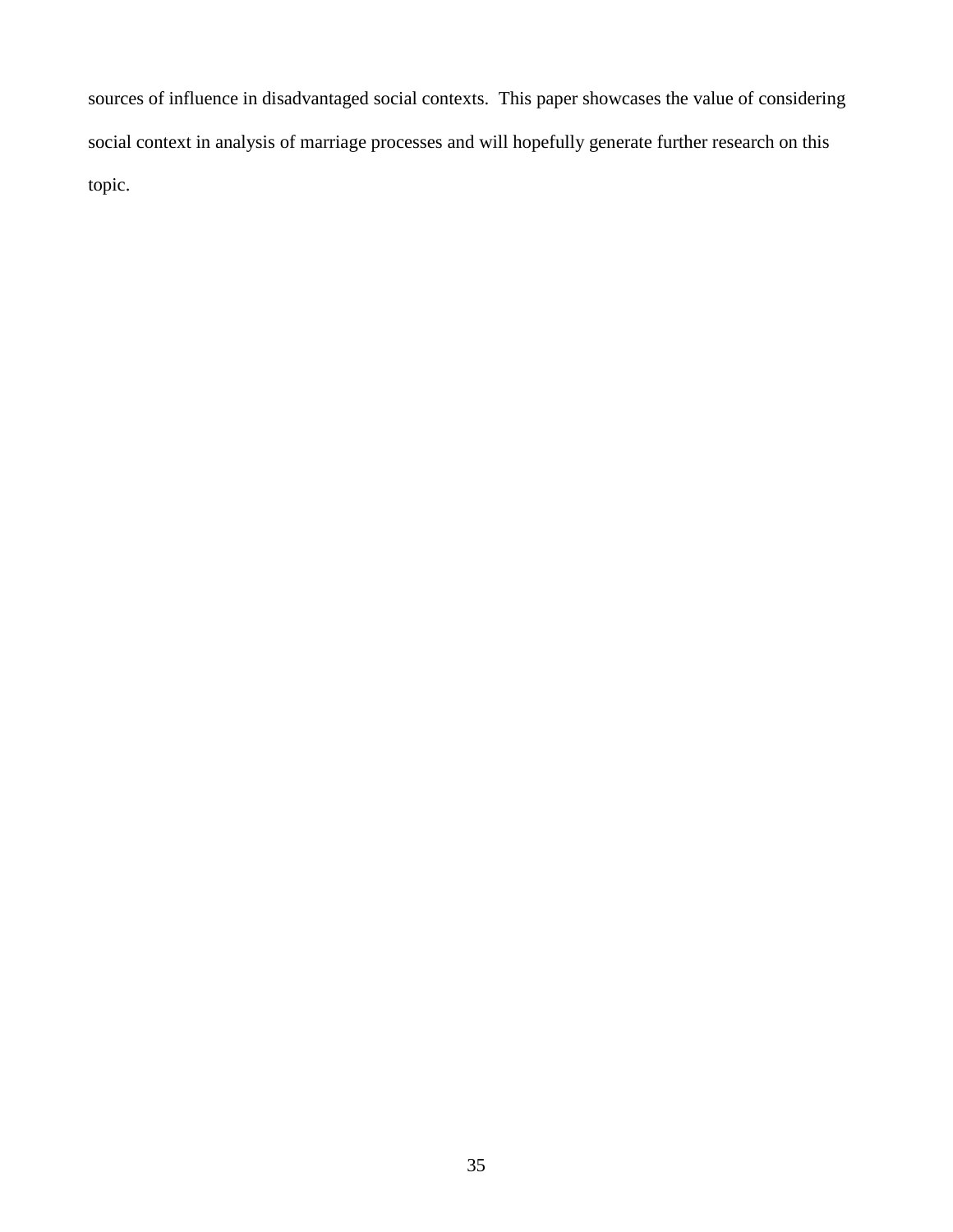#### **REFERENCES**

- Administration for Children and Families. 2007. *Healthy Marriage Initiative.* Found on the World Wide Web at [http://www.acf.hhs.gov/healthymarriage/.](http://www.acf.hhs.gov/healthymarriage/)
- Amato, Paul and Jacob Cheadle. 2005. "The Long Reach of Divorce: Implications of Marital Dissolution for Three Generations.‖ *Journal of Marriage and Family* 67:191-206.
- Axinn, William and Arland Thornton. 1992. "The Relationship Between Cohabitation and Divorce: Selectivity or Causal Influence?" *Demography* 29:357-374.
- Bandura, Albert. 1976. *Social Learning Theory*. New Jersey: Prentice Hall.
- Banerjee, Abhijit. 1992. "A Simple Model of Herd Behavior." *The Quarterly Journal of Economics* 107:797-817.
- Barber, Jennifer. 2000. "Intergenerational Influences on the Entry into Parenthood: Mothers' Preferences for Family and Non-family Behavior.‖ *Social Forces* 79:319-348.
- Berndt, Thomas. 1982. "The Features and Effects of Friendship in Early Adolescence." *Child Development* 53:1447-1460.
- Bikhchandani, Sushil, David Hirshleifer and Ivo Welch. 1998. "Learning from the Behavior of Others: Conformity, Fads, and Informational Cascades." Journal of Economic Perspectives 12: 151-170.
- Bumpass, Larry, and Hsien-Hen Lu. 2001. "Trends in Cohabitation and Implications for Children's Family Contexts in the United States.‖ *Population Studies* 54(1): 29-41.
- Carlson, Marcia, Sara McLanahan and Paula England. 2004. "Union Formation in Fragile Families." *Demography* 41: 237-261.
- Casper, Lynne and Suzanne Bianchi. 2002. *Continuity and Change in the American Family* Sage: Thousand Oaks.
- Cattell, Vicky. 2001. "Poor People, Poor Places, and Poor Health: the Mediating Role of Social Networks and Social Capital." *Social Science and Medicine* 52: 1501-1516.
- Cherlin, Andrew. 2004. ―The Deinstitutionalization of American Marriage.‖ *Journal of Marriage and Family* 4: 848-861.
- Cherlin, Andrew, Linda Burton, Tera Hurt and Diane Purvin. 2004. "The Influence of Physical and Sexual Abuse on Marriage and Cohabitation.‖ *American Sociological Review* 69:768-789.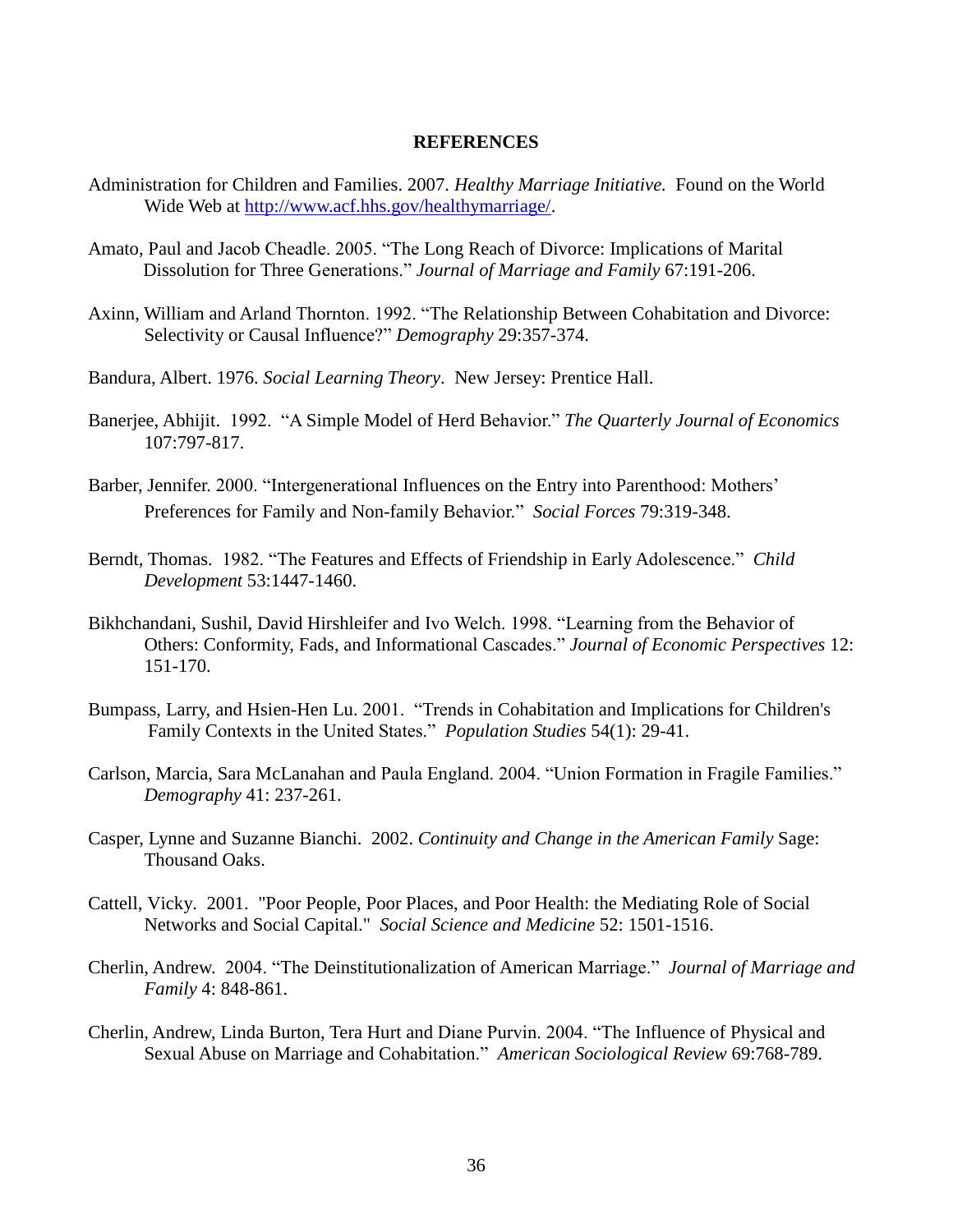- Cherlin, Andrew, Caitlin Cross-Barnet, Linda Burton and Raymond Garrett-Peters. 2007. "Promises They Can Keep: Low-Income Women's Attitudes toward Motherhood and Marriage." *Journal of Marriage and Family* 70(4): 919-933.
- Christiano, Kevin. 2000. "Religion and the Family in Modern American Culture." In S.K. Houseknecht and J.G. Pankhurst (Eds.), *Family, Religion, and Social Change in Diverse Societies.* Oxford: Oxford University Press.
- Coleman, James. 1988. "Social Capital in the Creation of Human Capital". *American Journal of Sociology* 94:S95-S120.
- Cunningham, Mick and Arland Thornton. 2007. Direct and Indirect Influences of Parents' Marital Instability on Children's Attitudes Toward Cohabitation in Young Adulthood. *Journal of Divorce and Remarriage* 46(3/4): 125-143.
- Cutrona, Carolyn, Daniel Russell, W. Todd Abraham, Kelli Gardner, Janet Melby, Chalandra Bryant, and Rand Conger. 2003. "Neighborhood Context and Financial Strain as Predictors of Marital Interaction and Marital Quality in African American Couples", *Personal Relationships* 10(3): 389-409.
- Edin, Kathryn and Maria Kefalas. 2005. *Promises I Can Keep: Why Poor Women Put Motherhood Before Marriage.* Berkeley, CA: University of California Press.
- Edin, Kathryn and Joanna Reed. 2005. "Why Don't They Just Get Married: Barriers to Marriage among the Disadvantaged?" *The Future of Children* Marriage and Child Wellbeing 15(2):117-137.
- Eggebeen, David. 2005. Cohabitation and Exchanges of Support. *Social Forces* 83(3) 1097-1110.
- Ellison, Glenn and Drew Fudenberg. 1995. "Word of Mouth Communication and Social Learning." The *Quarterly Journal of Economics* 110: 93-125.
- Gibson-Davis, Cynthia, Kathryn Edin and Sara McLanahan. 2005. "High Hopes but Even Higher Expectations: The Retreat from Marriage among Low-income Couples.‖ *Journal of Marriage and Family* 67: 1301-1312.
- Giordano, Peggy, Steven Cernkovich and Donna Holland. 2003. "Changes in Friendship Relations Over the Life Course: Implications for Desistance from Crime." *Criminology* 41(2) 293-327.
- Goldstein, Joshua, and Catherine Kenney. 2001. "Marriage Delayed or Marriage Forgone? New Cohort Forecasts of First Marriage for U.S. Women.‖ *American Sociological Review* 66:506- 519.
- Granovetter, Mark. 1983. "The Strength of Weak Ties: A Network Theory Revisited". *Sociological Theory* 1: 201-233
- Hartup, Willard, Doran French, Brett Laursen, Mary Kathleen Johnston and John Ogawa. 1993. "Conflict and Friendship Relations in Middle Childhood: Behavior in a Closed-Field Situation.‖ *Child Development* 64: 445-454.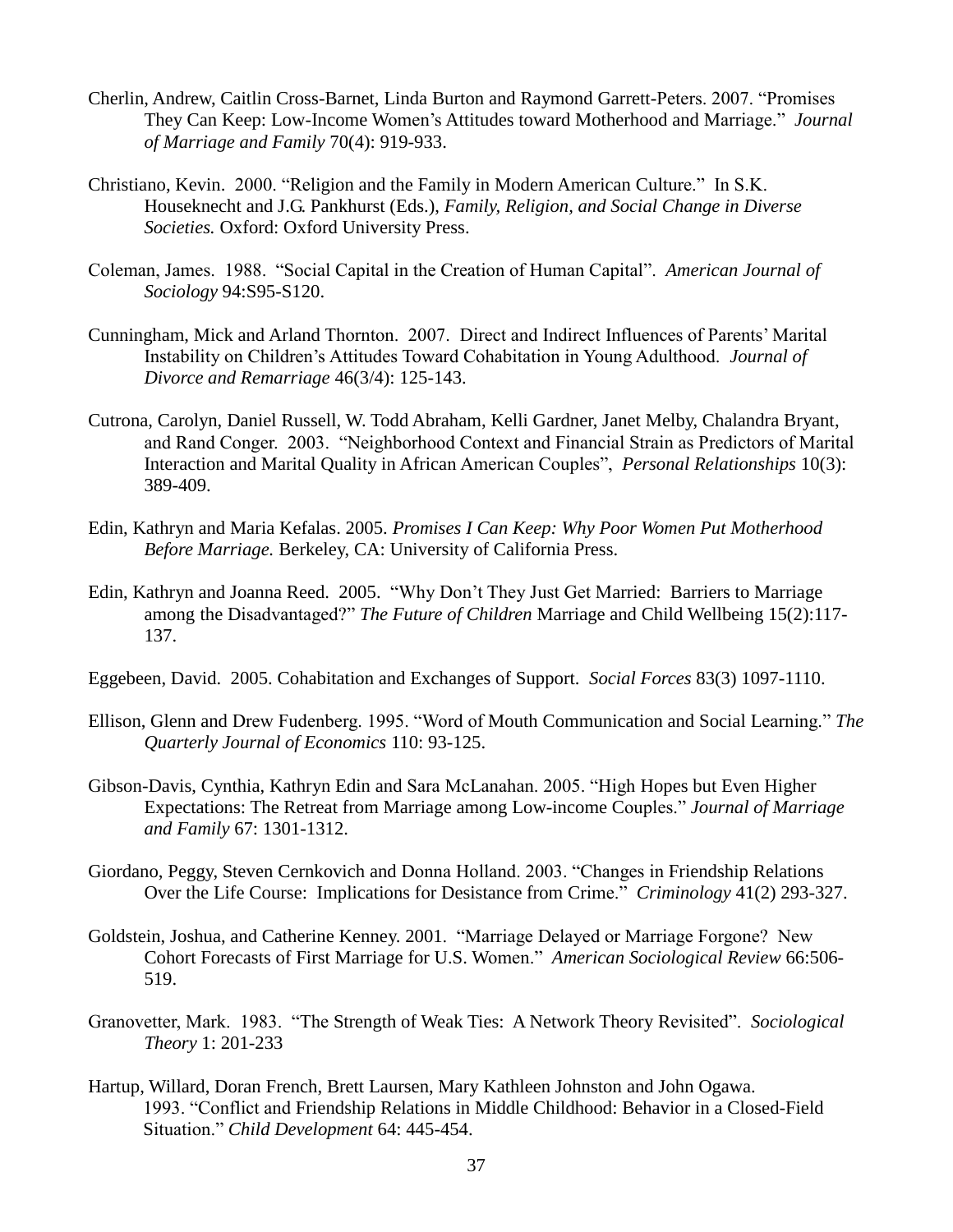- Heinz, Walter. 2002. "Self-Socialization and Post-Traditional Society." In Richard Settersten and Timothy Owens (Eds), *New Frontiers in Socialization: Advances in Life Course Research.* Pp. 41-64 New York: Elsevier.
- Kreider, R. 2005. "Number, Timing, and Duration of Marriages and Divorces: 2001." *Census Current Population Reports.* Feb 2005.
- Lichter, Daniel, Christie Batson and J. Brian Brown. 2004. "Welfare Reform and Marriage Promotion: The Marital Expectations and Desires of Single and Cohabiting Mothers.‖ *Social Science Review* 78: 2-25.
- Lichter, Daniel, Zenchao Qian, and Leanna Mellott. 2006. "Marriage or Dissolution? Union Transitions among Poor Cohabiting Women". *Demography* 43(2): 223-240.
- Lopoo, Leonard and Marcia Carlson. 2008. "Marriageability Among the Partners of Young Mothers". *Social Service Review* 82(2): 253-271.
- Manning, Wendy. 2001. "Childbearing in Cohabiting Unions: Racial and Ethnic Differences". *Family Planning Perspectives* 33(5): 217-223.
- Martinez, G.M., A. Chandra, J. Abma, J. Jones and W. Mosher. 2006. "Fertility, Contraception, and Fatherhood: Data on Men and Women from Cycle 6 (2002) of the National Survey of Family Growth." National Center for Health Statistics. Vital Health Stat 23 (26).
- McLanahan, Sara and Gary Sandefur. 1994. *Growing Up With a Single Parent: What Hurts, What Helps.* Harvard University Press: Cambridge, Mass.
- McLaughlin, Diane and Daniel Lichter. 1997. "Poverty and the Marital Behavior of Young Women". *Journal of Marriage and Family* 59: 582-594.
- Palloni, Alberto. 2001. "Diffusion in Sociological Analysis: How Useful is it for the Study of Fertility and Mortality?". In J. Casterline *Diffusion Processes and Fertility Transition* 2001. National Research Council Press.

Plotnick, Robert and Saul Hoffman. 1999. "The Effect of Neighborhood Characteristics on Young Adult Outcomes: Alternative Estimates". *Social Science Quarterly* 80:1-18.

- Popenoe, David. 2005. *The State of Unions 2005: The Social Health of Marriage in America*. Piscataway, NJ: National Marriage Project.
- Qian, Zenchao, Daniel Lichter, and Leanna Mellott. 2005. Out-of-wedlock Childbearing, Mate Prospects, and Mate Selection. *Social Forces* 84(1): 473-491.
- Rindfuss, Ronald, Minja Kim Choe, Larry Bumpass, and Noriko Tsuya. 2004. "Social Networks and Family Change in Japan". *American Sociological Review 69*: 838-861.

Rosenberg, Morris. 1990. "Reflexivity and Emotions." Social Psychology Quarterly. 53: 3-12.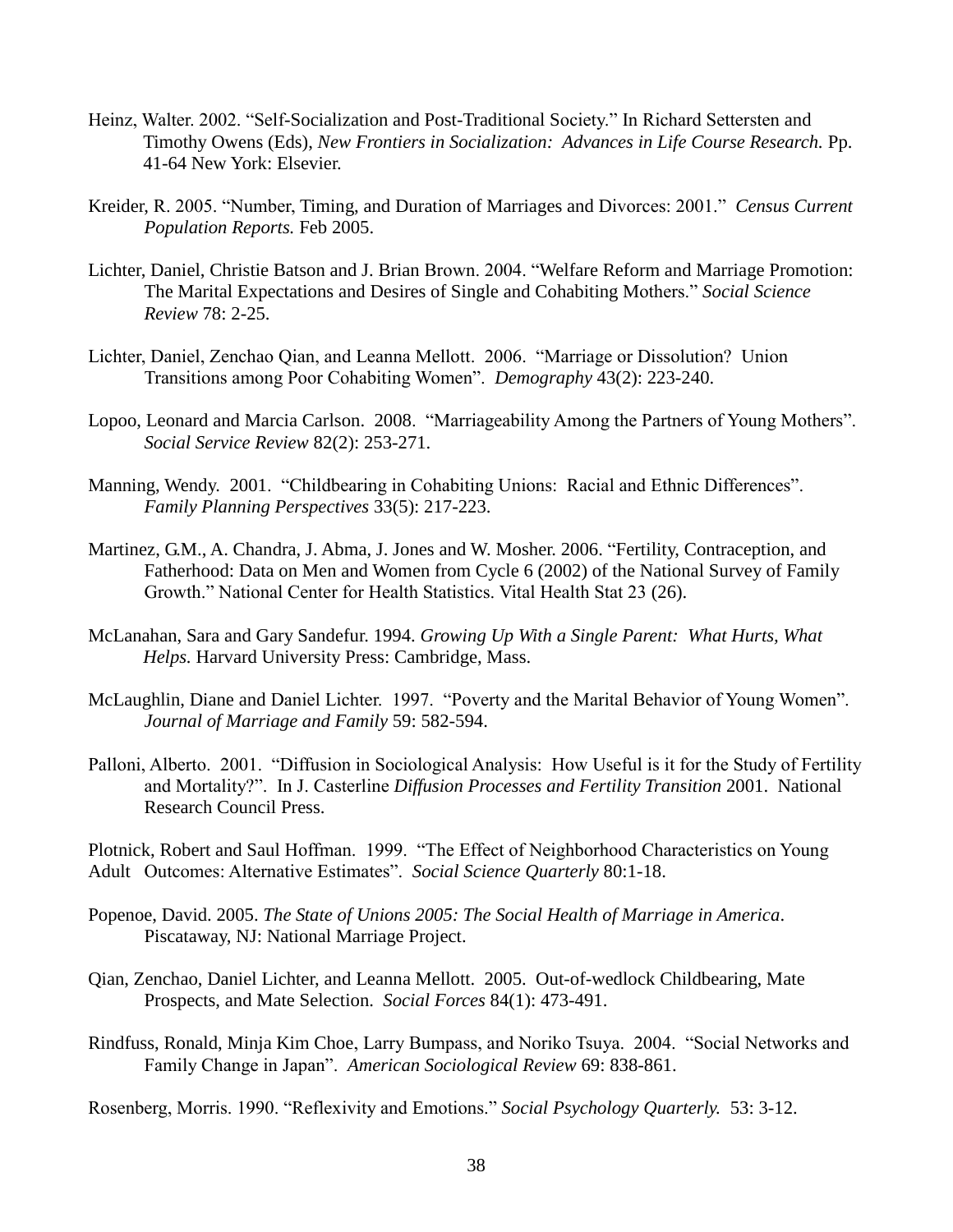- Sampson, Robert J. and John H. Laub. 1993. *Crime in the Making: Pathways and Turning Points through Life*. Cambridge, MA: Harvard University Press.
- Sassler, Sharon and Robert Schoen. 1999. "The Effect of Attitudes and Economic Activity on Marriage.‖ *Journal of Marriage and Family* 61: 147-159.
- Schoen, Robert and Yen-hsin Cheng. 2006. "Partner Choice and the Differential Retreat From Marriage.‖ *Journal of Marriage and Family* 68 (1):1-10.
- Schoen, Robert, and Standish, Nicola. 2001 "The Retrenchment of Marriage: Results from Marital Status Life Tables for the United States, 1995." *Population and Development Review* 27(3): 553-563.
- Sieving, Renee, Marla Eisenberg, Sandra Pettingell, and Carol Skay. 2006. "Friends' Influence on Adolescents' First Sexual Intercourse." *Perspectives on Sexual and Reproductive Health.* 38: 13-19.
- Siman, Michael L. 1977. "Application of a New Model of Peer Group Influence to Naturally Existing Adolescent Friendship Groups.‖ *Child Development* 48: 270-274
- Smock, Pamela, Wendy Manning, and Meredith Porter. "Everything's There Except Money: How Money Shapes Decisions to Marry Among Cohabitors" *Journal of Marriage and Family*. 67(3): 680-696.
- Smollar, Jacqueline. 1985. *Adolescent Relations with Mothers, Fathers, and Friends.* Chicago: University of Chicago Press.
- South, Scott J. and Kyle Crowder. 1999. "Neighborhood Effects on Family Formation: Concentrated Poverty and Beyond.‖ *American Sociological Review* 64: 113-132.
- South, Scott J. and Kyle Crowder. 2000. "The Declining Significance of Neighborhoods? Marital Transitions in Community Context‖. *Social Forces* 78(3): 1067-1099.
- South, Scott J. 2001. "The Geographic Context of Divorce: Do Neighborhoods Matter?". *Journal of Marriage and Family* 63(3):755-756.
- Stack, Carol. 1974. *All Our Kin.* New York: Basic Books.
- Strang, David and Sarah A. Soule. 1998. "Diffusion in Organizations and Social Movements: From Hybrid Corn to Poison Pills.‖ *Annual Review of Sociology* 24: 265-290
- Sweeney, Megan. 2002. "Two Decades of Family Change: The Shifting Economic Foundations of Marriage.‖ *American Sociological Review* 67(1): 132-147
- Thornton, Arland and Linda Young-DeMarco 2001. "Four Decades of Trends in Attitudes Toward Family Issues in the United States: The 1960s Through the 1990s." *Journal of Marriage and Family* 63(4): 1009-1037.
- U.S. Census Bureau. 2007 Population Estimates, Census 2000, 1990 Census.